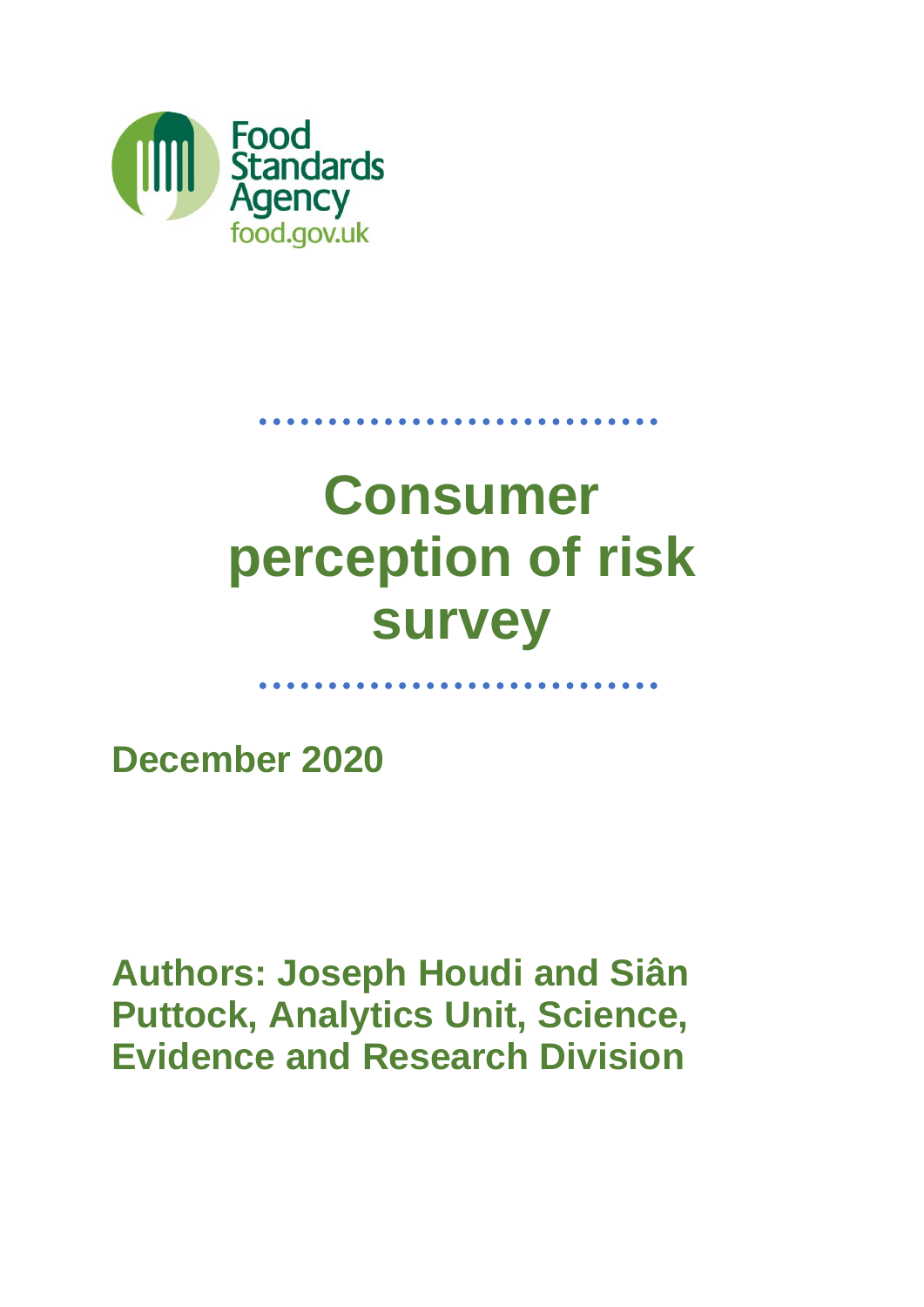### **Table of Contents**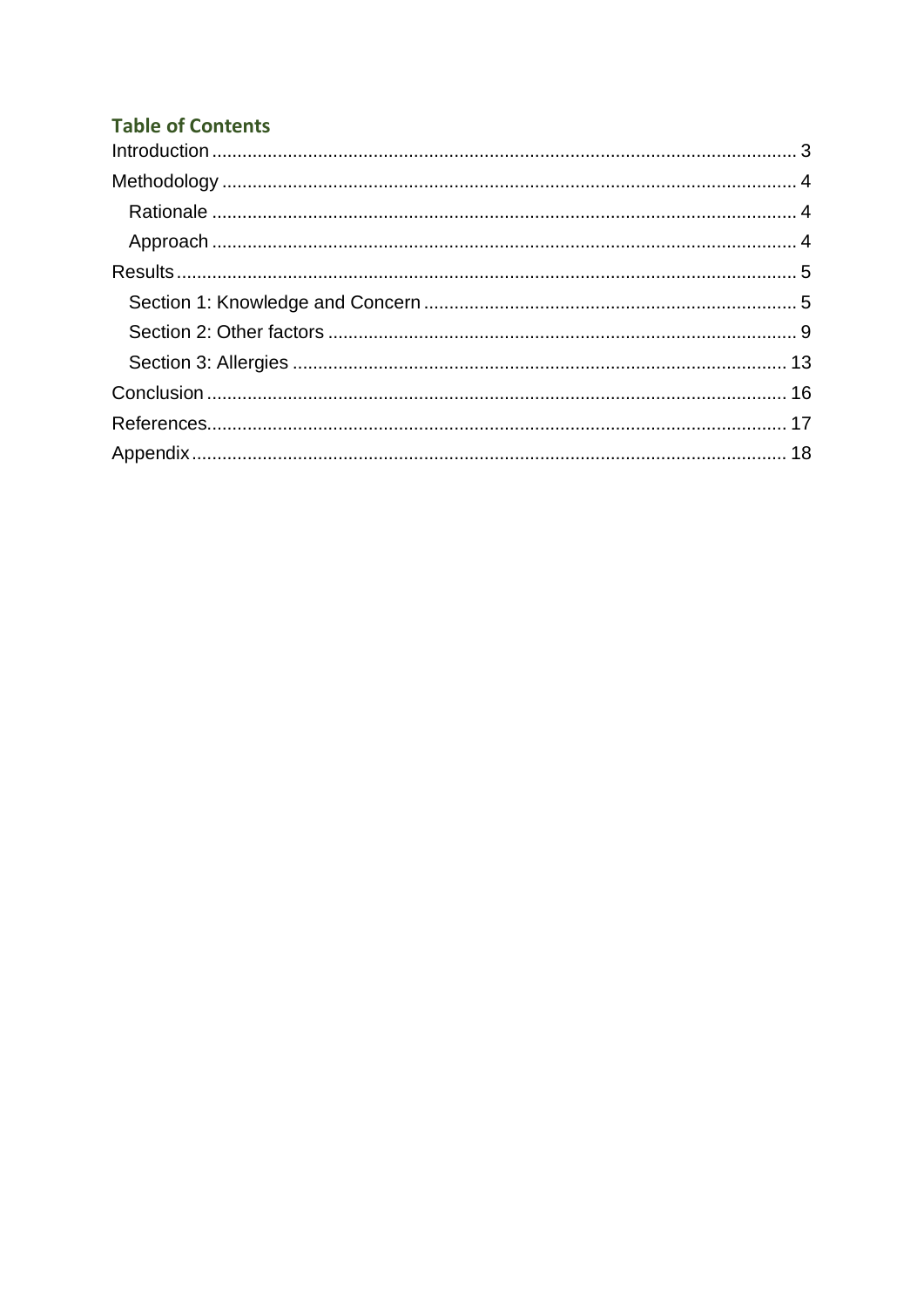### <span id="page-2-0"></span>**Introduction**

This report provides the results from a Food Standards Agency (FSA) and Food Standards Scotland (FSS) commissioned survey to explore how consumers perceive food-related risks. The survey was undertaken by Kantar Public in 2017 and the analysis undertaken internally by the FSA's Analytics Unit.

An accompanying project, also undertaken by Kantar Public, investigated in more detail how consumers determine food risks, in terms of how risks are understood, classified, and responded to. This work took the form of 6 focus groups run held across the UK.

Both pieces of research build on a previous project undertaken for the FSA by Sophie Spring, a MSc Decision Science student at The London School of Economics.

The overarching objective of the survey was to improve the FSA's understanding of consumer perceptions in relation to food risk. Through better understanding in this area, the FSA sees the potential to improve the targeting, messaging and effectiveness in directing consumers towards making better informed and enhanced food consumption choices.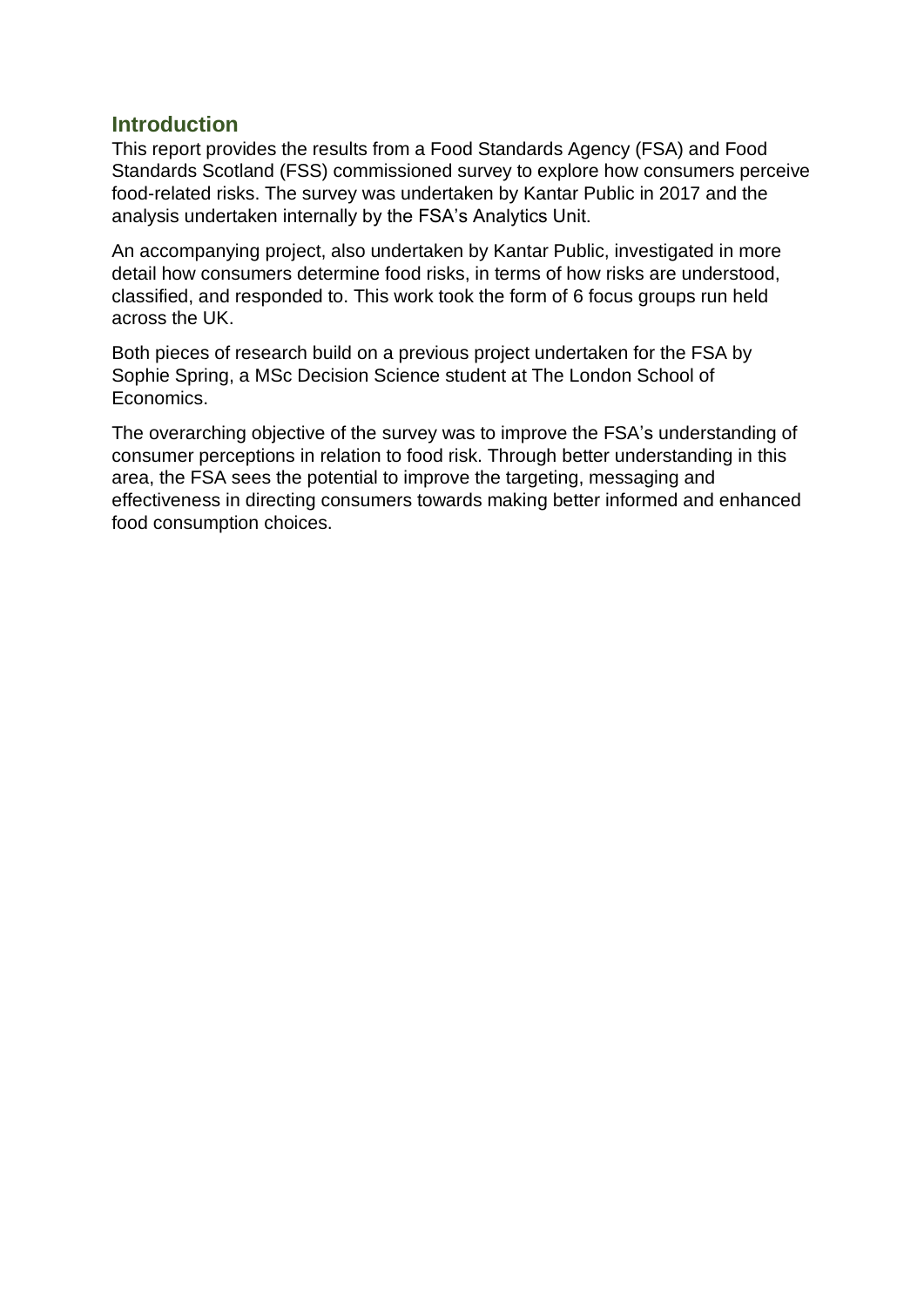### <span id="page-3-0"></span>**Methodology**

### <span id="page-3-1"></span>**Rationale**

The rationale for this study is based on previous work by Starr (1985) "The Psychometric Paradigm" and Slovic (1987) "Perception of Risk".

"The Psychometric Paradigm" model by Starr (1985) posits that perceived risk is strongly determined by two factors: what individuals believe are the "unknown" and the "dread". Slovic (1987) builds on this model by developing strategies to study risk perception. As part of this study, people were asked to score 81 different hazards against these two factors. The hazards selected included diverse risks such as nuclear reaction accidents, lead pain and bicycles.

This approach provides a framework that can be used as a foundation to test consumer perceptions regarding various types of food risk. Through insights into the paradigm and risk assessment frameworks, this survey translates the two key factors of the "unknown" and the "dread" into a corresponding level of knowledge and concern (respectively).

People make quantitative judgements about the current and desired riskiness of a range of hazards within Starr's (1985) psychometric paradigm. Slovic (1987) explains that these judgements are then related to wider judgements, based not only on "the unknown" (knowledge) and "the dread" (concern). Judgements over the "controllability" and source of the risk are also important. The direct application of both Starr (1985) and Slovic's (1987) models allows the FSA to test respondents' perceptions over the spectrum of knowledge, concern, control and source of food risks. These concepts form the rationale for analysing consumer perceptions in this way.

#### <span id="page-3-2"></span>**Approach**

This research was based on an online survey of 1,194 participants during March 2017. The survey was administered to members of an online panel used for a range of other FSA research. The aim of the survey was to measure consumer risk perception in relation to 17 different food risks identified by FSA and FSS: Norovirus, *Listeria Monocytogenes* (hereafter, *Listeria*), *E. coli* O157, *Campylobacter*, food allergens, generic food poisoning, food intolerance, chemicals in food, mycotoxins, mercury in fish, coeliac disease, pesticides, acrylamides, TSE, variant CJD (hereafter, TSE), poisonous mushroom berries, *Salmonella* and radioactivity in food.

Note that the term 'generic food poisoning' was used as well as the names of specific pathogens that cause food poisoning i.e., *Campylobacter*, *Salmonella*, *Listeria*, *E. coli* O157 and norovirus.

The survey covered a structured series of questions asking respondents to score each food risk against each of the following 6 criteria:

- Knowledge
- Concern
- Control
- Source
- Duration of impact on health
- Severity of impact on health

Details of how each criterion was scored are provided in the relevant result sections.

For each of these six questions, the food risks were randomly ordered to reduce bias. The four later questions were asked for only ten of the seventeen risks. This relate to: Norovirus, *E. coli* O157, *Campylobacter*, food allergens, generic food poisoning, chemicals in food, pesticides, acrylamides, TSE and radioactivity in food. The reason for the decision to reduce the number of risks was to prevent respondents from feeling overwhelmed and /or disengaged with the survey.

Respondents were also asked about whether they, a member of their household or another family member had an allergy or food intolerance. This was to enable comparative analysis of whether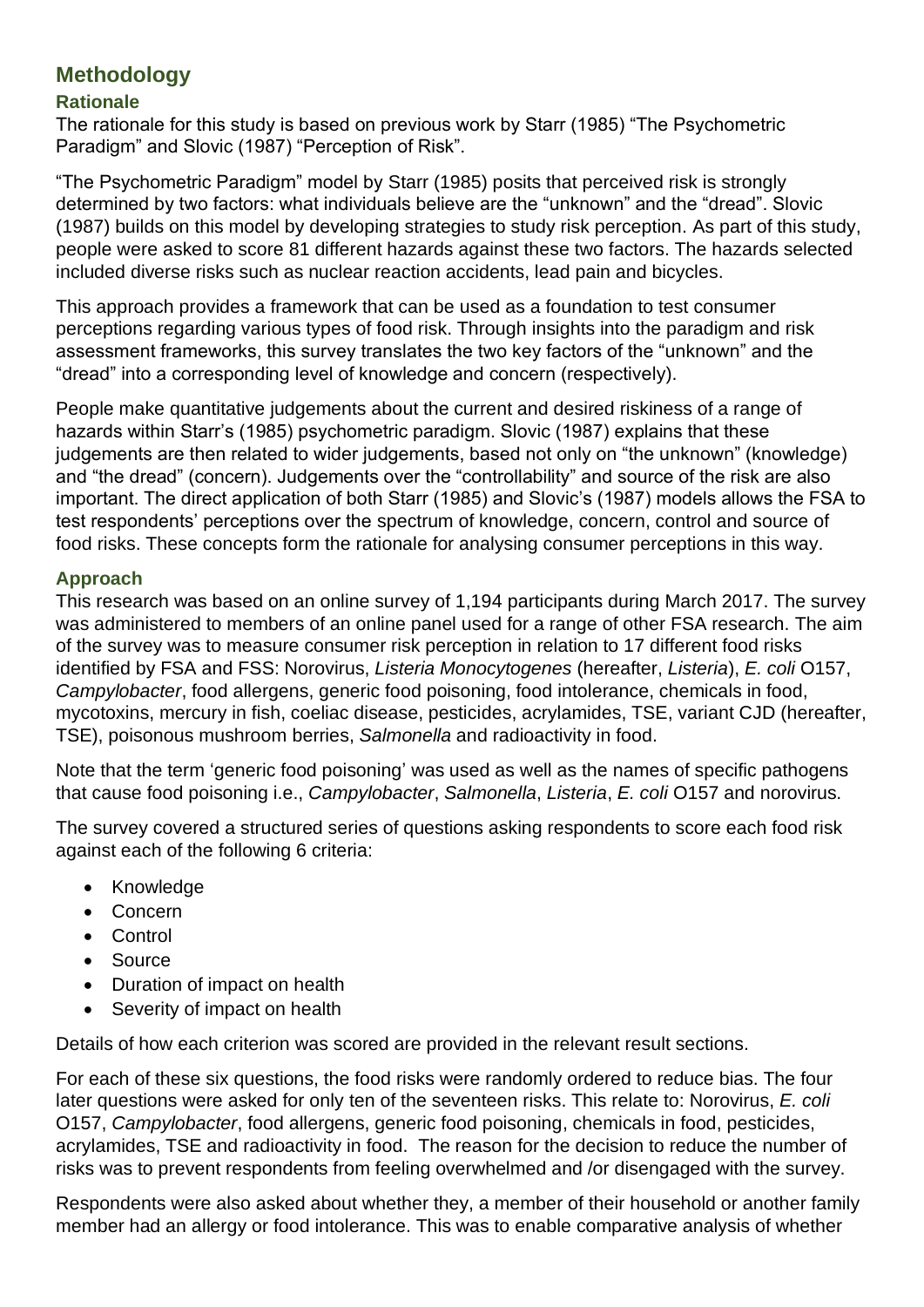there were differences in risk perception between those that had experience of these conditions and those who had not.

The survey finally asked respondents a number of questions relating to demographic characteristics such as age, gender, employment status, education, life stage, - UK place of residence and ethnicity. These characteristics were used to breakdown the analysis.

A copy of the survey can be found in the Appendix.

#### <span id="page-4-0"></span>**Results**

#### <span id="page-4-1"></span>**Section 1: Knowledge and Concern**

Respondents considered as part of the survey were asked to rate the knowledge and concern that they felt towards seventeen different food risks. The rating scale was between 0 and 10. For the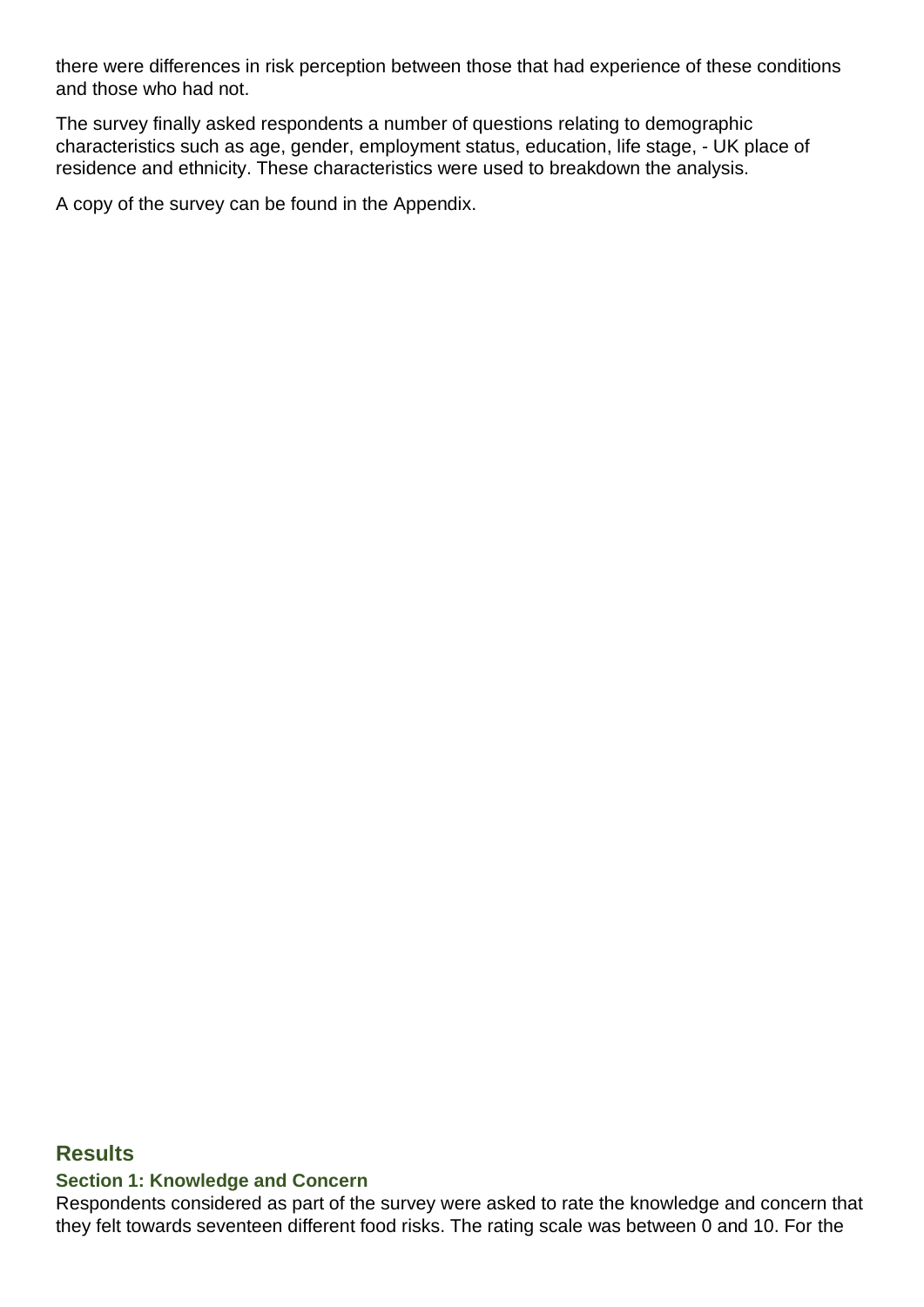'knowledge' variable, a rating of 0 indicates 'I don't know anything at all about this', whilst a rating of 10 indicates 'I know a lot about this'. For the 'concern' variable, a rating of 0 indicates 'I am not at all concerned' and a rating of 10 indicates 'I am extremely concerned'.





As shown in Figure 1, respondents felt that they were relatively more knowledgeable over risks such as food allergens and food intolerance, with average ratings of 5.8 and 5.5 given respectively. However, respondents felt a modest level of concern of 3.8 and 3.9 respectively. *Salmonella* is the notable food risk that scores highly on both knowledge and concern, with each variable given a mean rating of 5.7. For all other food risks, the average score for knowledge was below 5.

Generic food poisoning scored within the ranges of the specific food poisoning pathogens, with more knowledge of the pathogen generally related to more concern. Possibly surprising, claimed knowledge of *Salmonella* was higher than knowledge of generic food poisoning. Chemicals in food tended to score higher for both knowledge and concern then for specific chemicals. The exception was for pesticides where the two sets of scores were similar.

### **Knowledge**

Starr (1985) and Slovic's (1987) work, as well as the results from the survey provide the opportunity to understand attitudes to knowledge and concern in better detail. Following a gridcomparison of both knowledge and concern, each variable can be considered individually. In analysing respondents' knowledge across different food risks, a box plot is drawn to provide an account of how respondents felt the depth of their knowledge was. Boxplots split and represent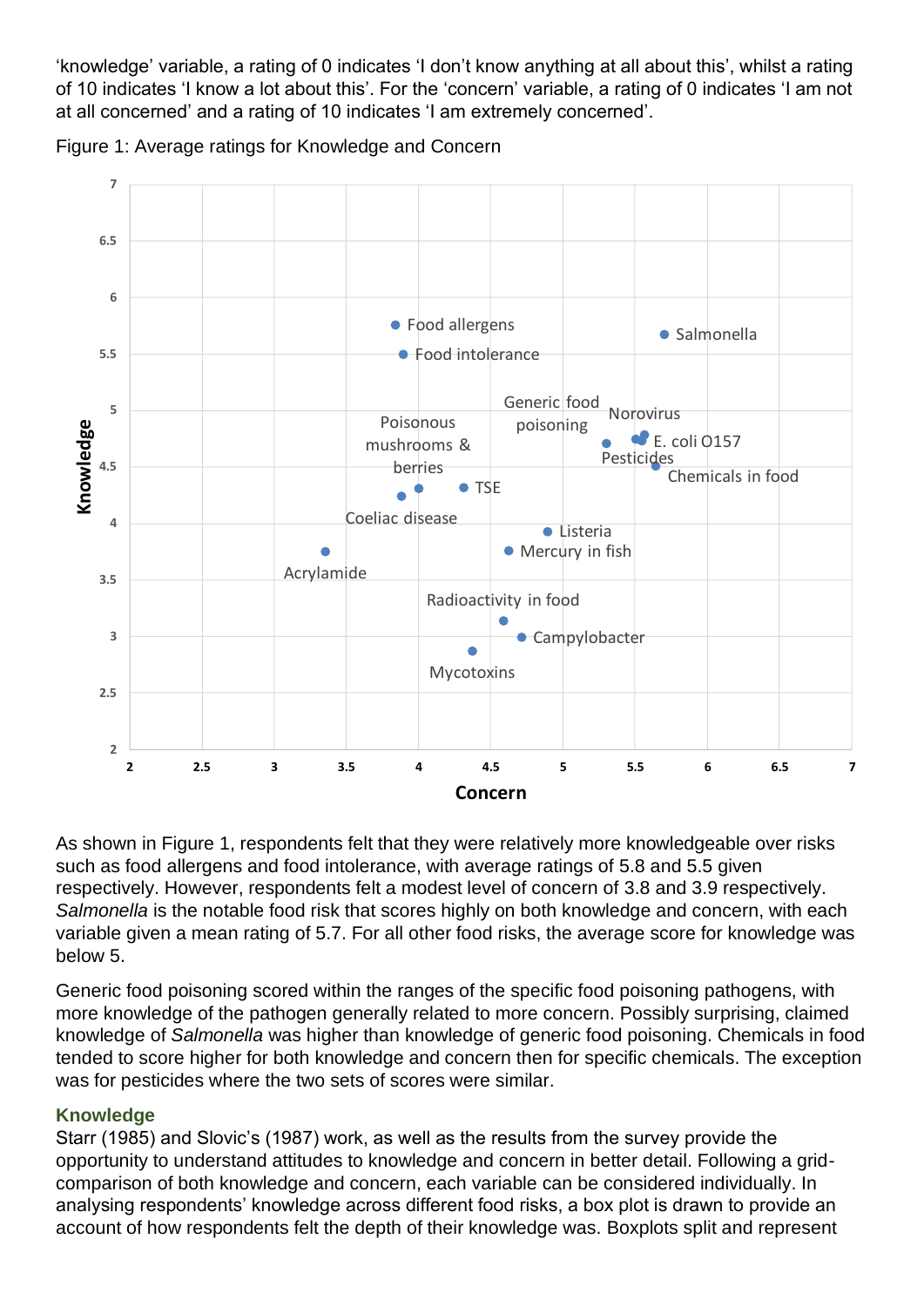food risk responses according to quartiles. With whiskers ranging from 0 to 10, at least one respondent scored extreme values for their knowledge of various food risks. Both the mean and median score for each food risk is presented below. A cross and dash mark these measures respectively. There tends to be not much variation in participants' self-rated scores across most food risks, as they range from median values of 2 to 6.



Figure 2: Boxplot for Knowledge ratings

*Salmonella*, food allergens and food intolerance tend to be the food risks with a relatively higher knowledge rating, with a median result of 6 for each risk. Interestingly, results show that consumers are relatively less informed about *Campylobacter*, as the median rating for this food risk is only 2 (one of the lowest ratings across all risks considered). This is possibly surprising, given that *Campylobacter* is the pathogen responsible for the most cases of foodborne poisoning in the UK, with about 280,000 cases annually. A[vailable on the FSA website.](https://www.food.gov.uk/research/foodborne-diseases/extension-to-the-iid2-study-identifying-the-proportion-of-foodborne-disease-in-the-uk)

### **Concern**

Figure 3 presents consumer attitudes to concern in further detail. In analysing this variable across different food risks, a box plot is drawn to provide an account of how respondents felt the strength of their concerns were. The median score for each food risk is presented below. Results are similar to knowledge ratings, where there is not much variation in participants' self-rated scores across most food risks, as they range from median values of 2 to 6.

Figure 3: Boxplot for Concern ratings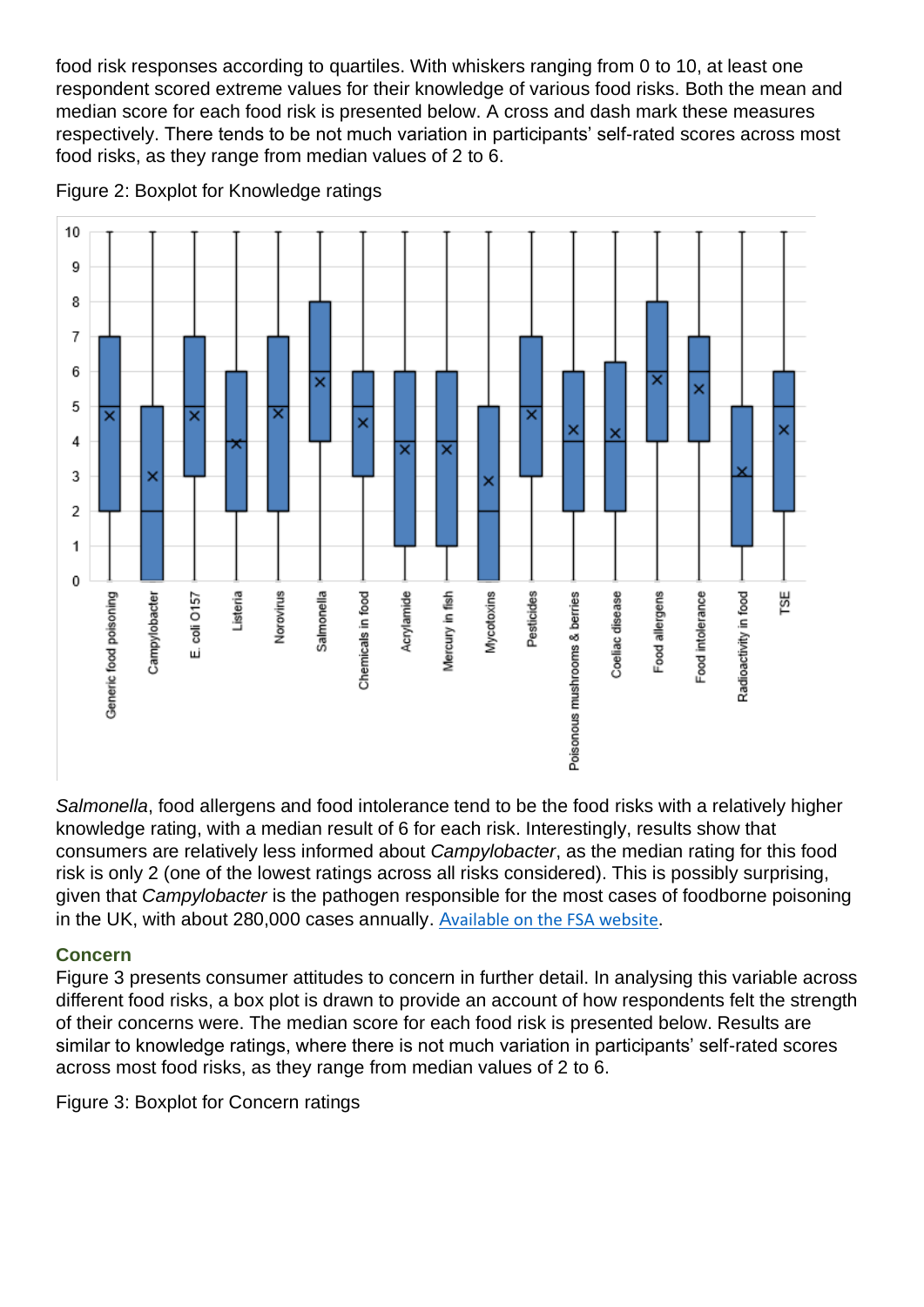

Acrylamide had the lowest concern score with an average of 3.4 with 11% of respondents answering "Do not know". C*ampylobacter* is given a concern score of 4.7 but 28% of respondents answering "Do not know". These food risks were the most likely for respondents to give an answer of "Do not know". In contrast, the food risks that are rated most highly regarding concern is *Salmonella* and chemicals in food with rate of respondents answering "do not know" at 5% and 6% respectively.

#### **Demographic Differences**

It is possible to distinguish responses by various demographic variables. Figure 4 below provides an example, showing a grid-comparison of both knowledge and concern across food risks for both males (blue) and females (orange). There is no consistent pattern between genders, as the average ratings given in the grid do not lend themselves towards any obvious relationship between knowledge and concern.

Males tend to be less concerned about food allergens and food intolerance relative to females, with both risks given ratings of 3.6. Females scored food allergens and food intolerance at an average of 4.0 and 4.2 respectively. Results for *Salmonella* are similar for both genders, with males and females rating their mean knowledge of this risk as 5.6 /5.8. *Salmonella* also tends to be of high concern for both genders, with similar ratings for knowledge. However, none of these differences are statistically significant. Using the Chi-Square test of independence, there was a significant result at the 5% confidence level for a difference between gender in concern over nine of the 17 food risks. Namely Norovirus, generic food poisoning, food intolerance, chemicals in food, mercury in fish, pesticides, TSE, poisonous mushroom berries and radioactivity in food.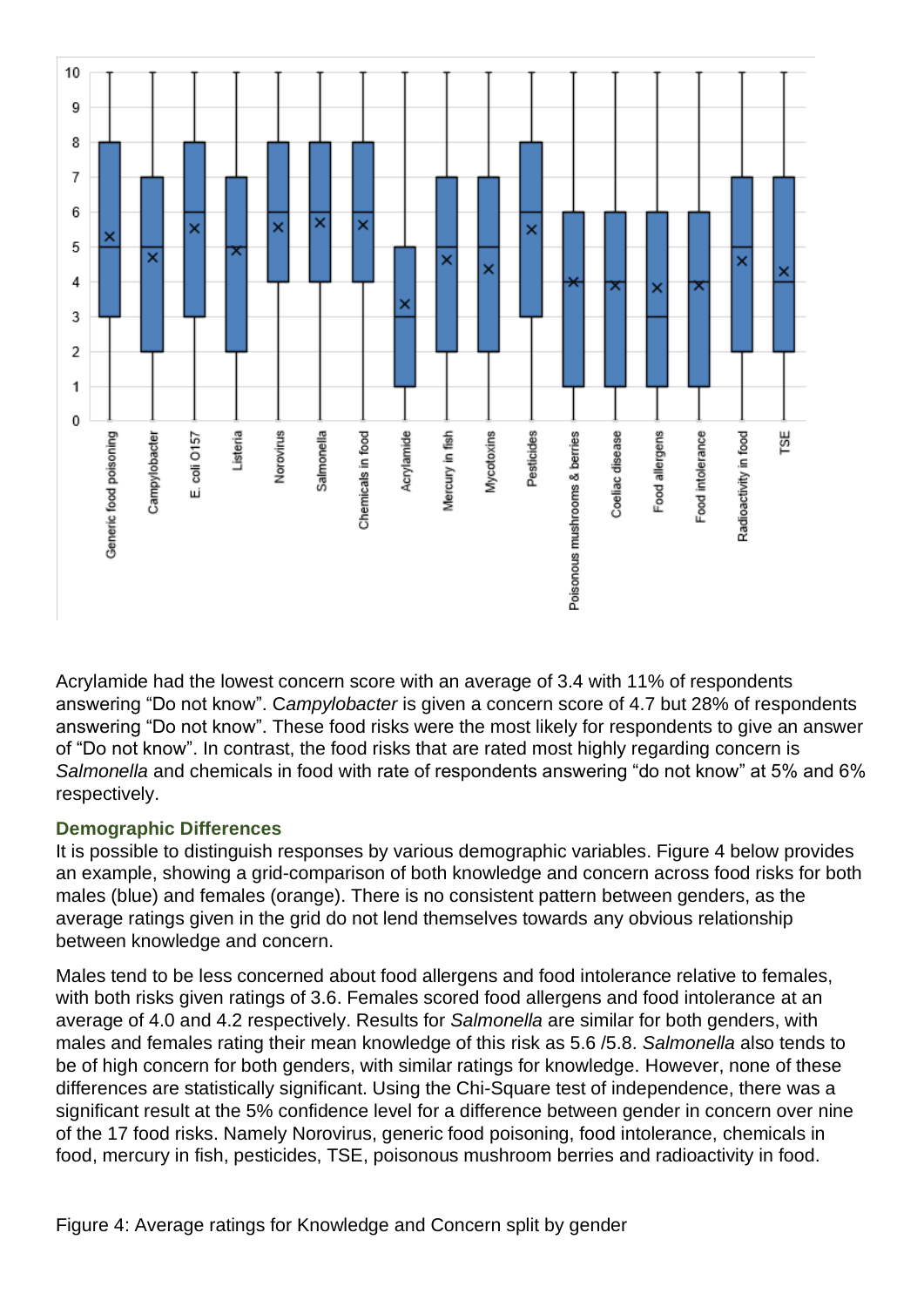

Chi-Square tests were also run for other demographic variables. For concern over *E. coli* O157, we can reject the null hypothesis and conclude that there is sufficient evidence of a relationship between the concern over *E. coli* O157 and age.

#### <span id="page-8-0"></span>**Section 2: Other factors**

The following analysis considered a subset of the seventeen food risks. These relate to: food allergens, generic food poisoning, *Listeria*, *Campylobacter*, TSE, norovirus, radioactivity in food, food intolerance and chemicals in food. The reason for this decision was to prevent respondents from feeling overwhelmed and /or disengaged with the survey.

#### **Control and Concern**

Figure 5 looks at another combination of responses. Concern is plotted against the level of control that a respondent perceives themselves to have over the food-related risk. Specifically, participants were asked 'Thinking about your ability to avoid this risk, considering choices around where you eat, what you eat, and how you prepare food such as handwashing or cooking time, to what extent do you think you can avoid the risk of...?' The degree of control was captured through a 0-10 rating system.

Most of the food risks considered have a relatively high average level of concern, with *EColi,*  Norovirus*,* Pesticides and Chemicals in food rated between 5.5 and 6. Those risks with a relatively high average level of control are *EColi,* Campylobacter, generic food poisoning and food allergens, rated between 6 and 7.

Figure 5: Average ratings for Control and Concern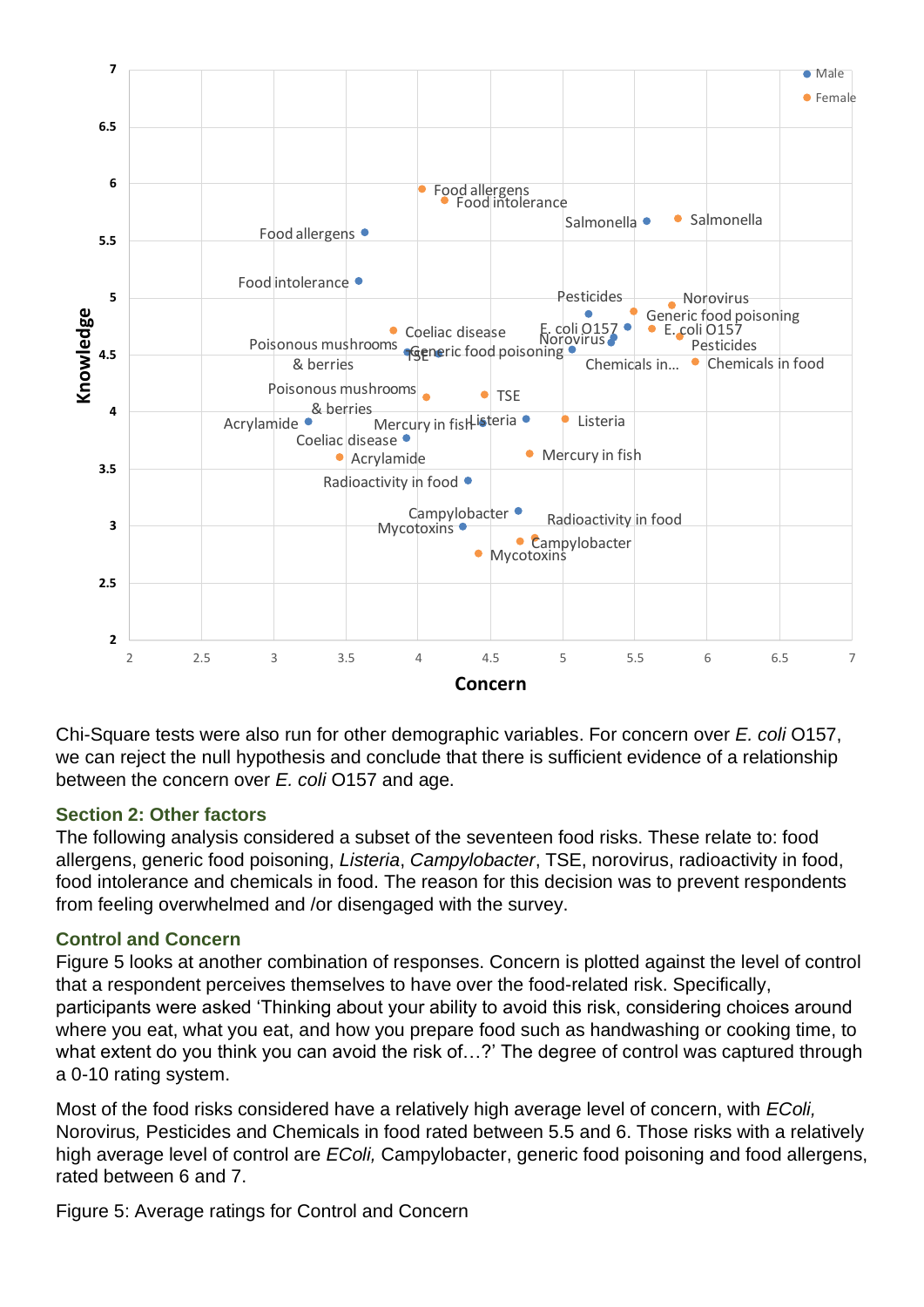

#### **Concern and Source**

The mean scores for concern and the source of the food risk are also plotted. To inform the results on risk source, participants were asked to think about where a food risk comes from and then to assess the extent to which it is man-made or occurs naturally. A lower score on the source indicates that respondents considered the risk more man-made than natural.

The grid below generally shows a positive relationship between the two variables. The more the respondent feels the risk occurs naturally, the more concerned they feel about it. This result is unexpected, as Slovic (1987) finds that consumers tend to be more concerned over man-made risks to those that occur naturally. Acrylamide is a food risk that occurs in starchy food that has been heated for extended periods, awarded a relatively low level of source and concern score, given at an average of 3 and 3.4 respectively. Conversely, norovirus and *Listeria* are examples of food risks that have high mean scores for source and concern. This is reflected in average ratings for concern, given at 5.6.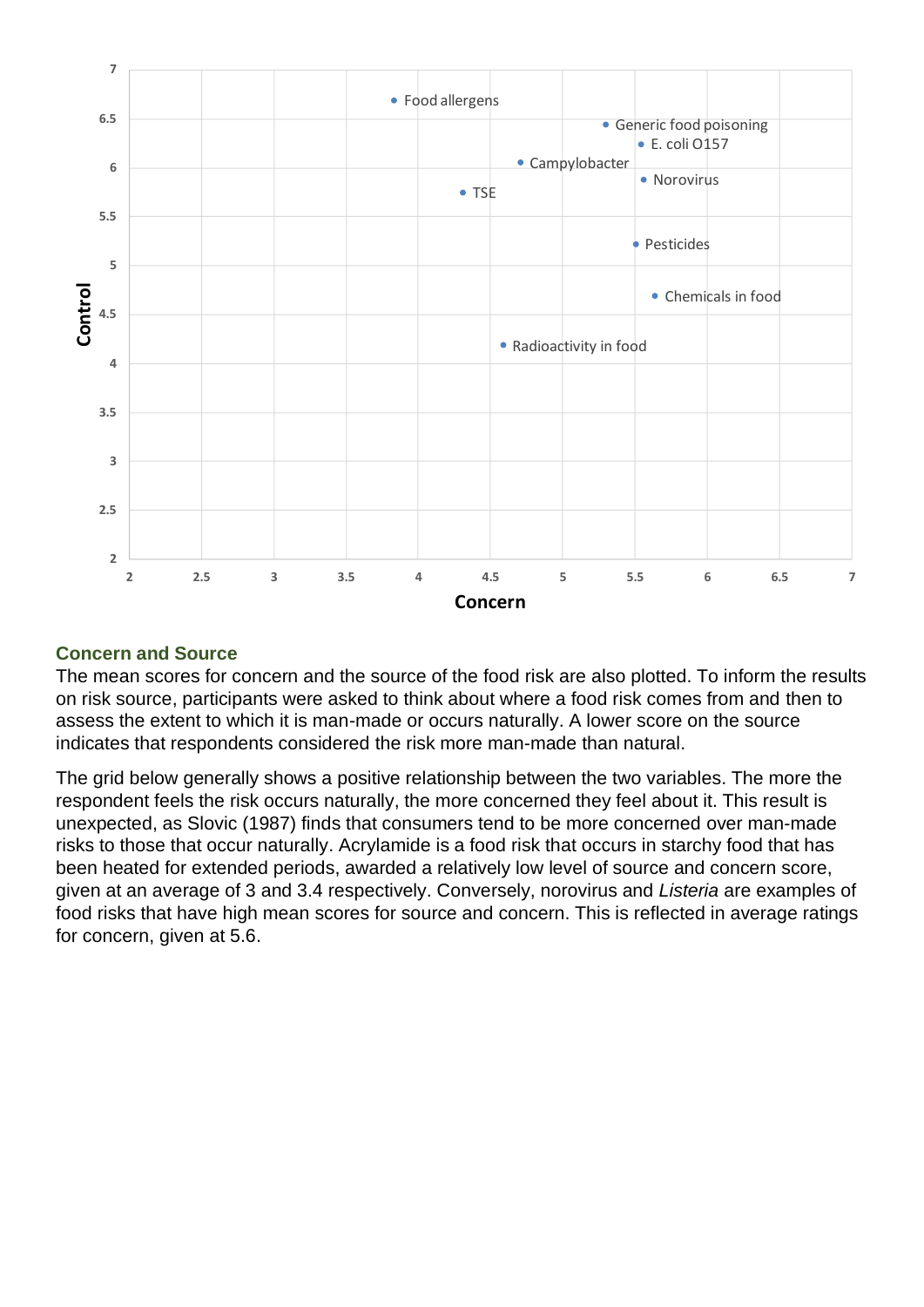



#### **Perceived Impact of Food Risks**

The consumer survey considered the likely length of impact that could be suffered by the respondent personally, if they were exposed to a given risk. Responses varied using a rating scale from 'no impact on my day-to-day life' to a 'permanent impact on my day-to-day life', with the possibility of selecting 'I'm not sure how long for' or 'I don't know'. Figure 7 shows the output for the perceived health impacts of food risks.

Among the most notable results, 34% of respondents said that the effects of generic food poisoning are short-term. Norovirus is also a risk that a considerable proportion of respondents thought posed short-term impact, given at 27%. Almost the same number of respondents also thought norovirus posed medium-term impacts (23%). The food risk that most respondents believed to have a long-term impact is *E. coli* O157, calculated as 20% of respondents.

25% of respondents perceived acrylamide to have no impact whatsoever. This could be because they have insufficient understanding of this risk and the impact this could have on their health and wellbeing. As well as this, 20% of respondents thought that food allergens had no impact. In analysing those who thought impacts were permanent, approximately 48% thought that this was the case for TSE. 46% of respondents did not understand what the impact of Campylobacter was. Again, this highlights the areas in which the FSA can work to add value to respondents' understanding of key food risks.

Figure 7: Consumer perception on the duration of food risk impacts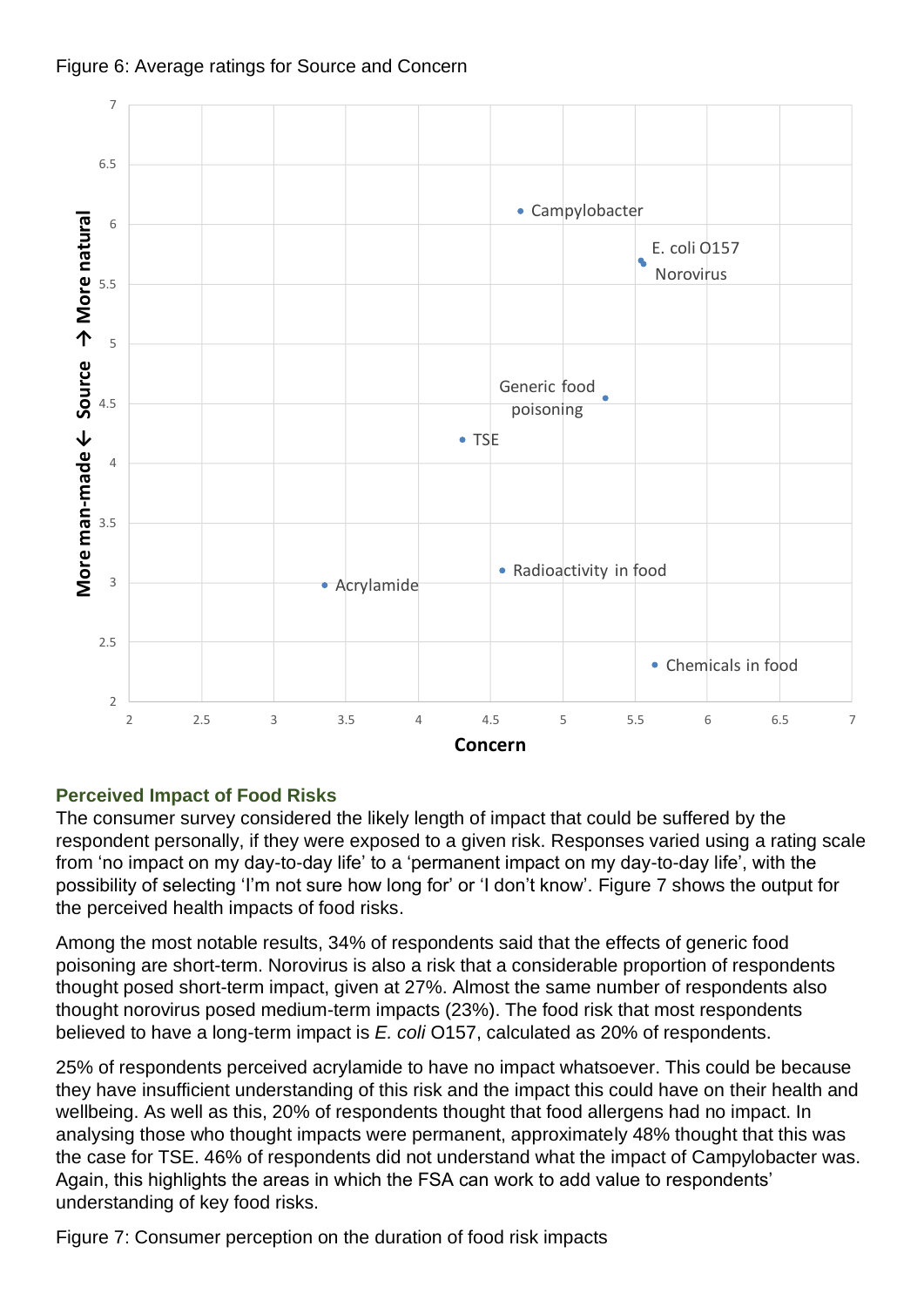

#### **Perceived Harm caused by Food Risks**

In addition to rating the perceived impact of food risks, respondents were also asked to rate the level of harm caused by each risk. Answers ranged from 'no impact' to 'the impact would make it impossible for me to go about my day-to-day life', with the option to select 'I don't know'. These results are shown in figure 8.

Most food risks were believed to pose either discomfort /mild inconvenience or pain that respondents considered very hard to endure. Surprisingly, roughly 54% of respondents thought that TSE posed no harm whatsoever. 15% of respondents did not know the level of harm that chemicals in food could cause, the highest percentage across all food risks considered in this survey, followed closely by 13% of respondents for radioactivity in food.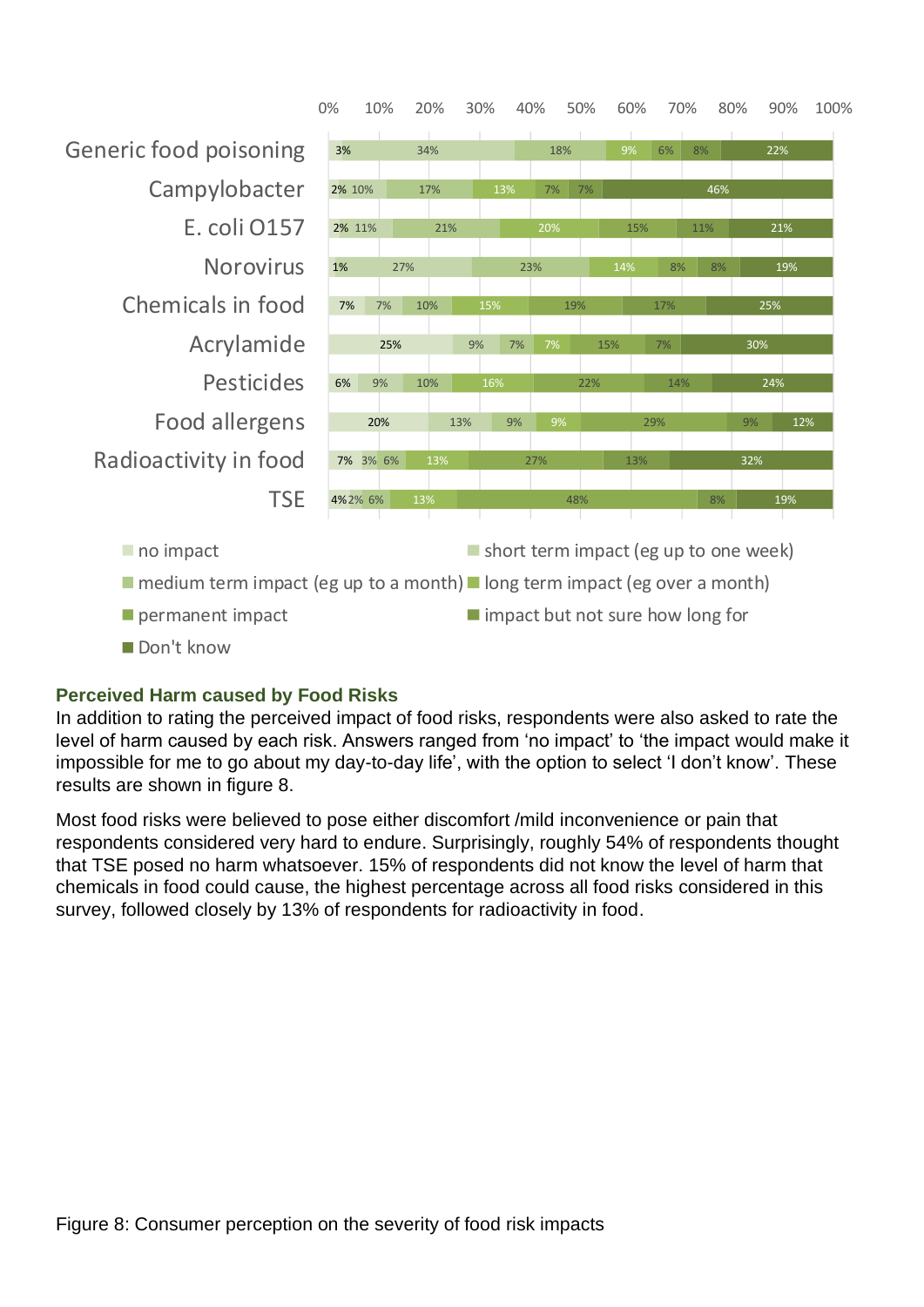

- $\blacksquare$  discomfort or mild inconvenience  $\blacksquare$  no impact
	-

don't know

#### <span id="page-12-0"></span>**Section 3: Allergies**

The following section focuses on food allergies and intolerance. Survey questions relate to the experiences of respondents personally, as well as other members of their household and other family members. Therefore, the following analysis focuses on those who have reported having either a food allergy or intolerance.



Figure 9: Stacked bar chart on reported allergies or food intolerance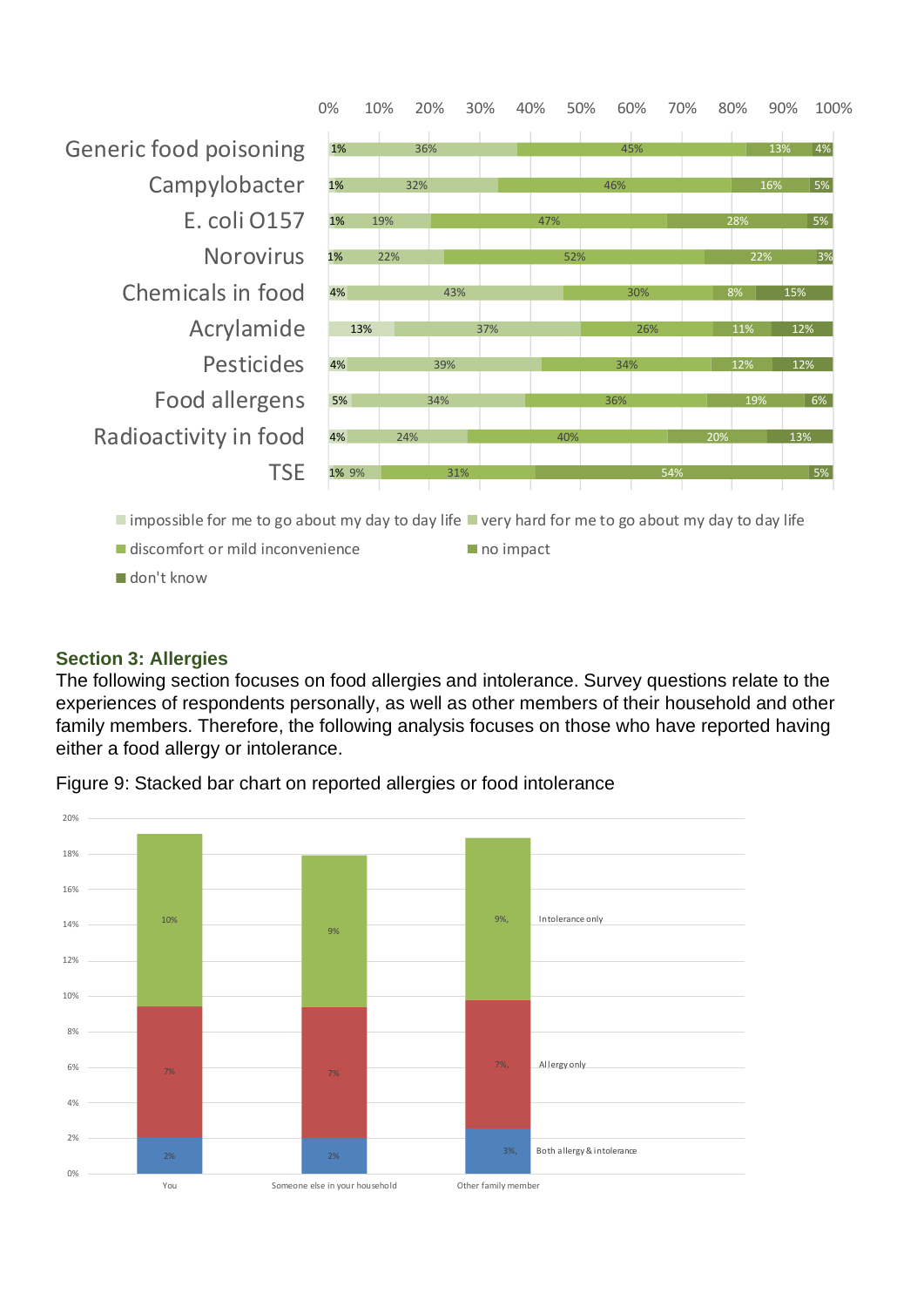Figure 9 shows the proportion of respondents who reported a food allergy or intolerance. Results show that 7% and 10% had only an allergy and intolerance respectively. Similar proportions generally apply to whether someone else in the household has this and whether another family member did. The incidence of intolerance is relatively higher than the incidence of allergies. 2% of respondents themselves have both an intolerance and allergy. Results are similar for someone else in the household or someone else in the family with both an allergy and intolerance.

These results can be considered in conjunction with the [FSA's Public Attitudes Tracker.](https://www.food.gov.uk/sites/default/files/media/document/attitudes-tracker-wave-17-november-2018-report_5.pdf) The tracking survey runs biannually and monitors changes in consumer attitudes towards several topics of interest for the FSA, including concerns about food safety issues. Results from wave 15 are the most recent, where 2,007 consumers across England, Wales and Northern Ireland were asked whether they or anyone else that they regularly eat out with have food allergies or intolerances. 5% of respondents stated that they have a food intolerance, 4% stated that they have a food allergy and 1% stated that they had both an allergy and intolerance. These percentages generally corroborate the findings of this survey.

### **Clinical Diagnosis**



Figure 10: Stacked bar chart on reported diagnosis of food allergies or intolerance

The bar chart above reflects respondents' experience regarding the diagnosis of a food allergy or intolerance. 45% of respondents were made aware of their allergy through clinical diagnosis in comparison to 34% who were diagnosed with a food intolerance clinically. For food allergies, the level of clinical diagnosis rises to 51% for someone else in the household and 58% for another family member. For intolerance, levels of clinical diagnosis rise to 37% for someone else in the household and 51% for another family member.

Between 9%-10% of respondents stated that their diagnosis of a food allergy or intolerance was through complementary therapy. For allergies, 43% stated that they were not formally diagnosed. This drops to 32% and 21% for someone else in the household and another family respectively. For intolerance, 55% state that they were not formally diagnosed. This drops to 50% for someone else in the household and to 33% for other family members.

These results can be considered in conjunction with the FSA's [Food and You survey.](https://www.food.gov.uk/sites/default/files/media/document/food-and-you-w4-exec-summary.pdf) The survey is a robust and representative data-collection tool that explores consumers' self-reported foodrelated activities and attitudes. With wave 4 being the latest available evidence (carried out in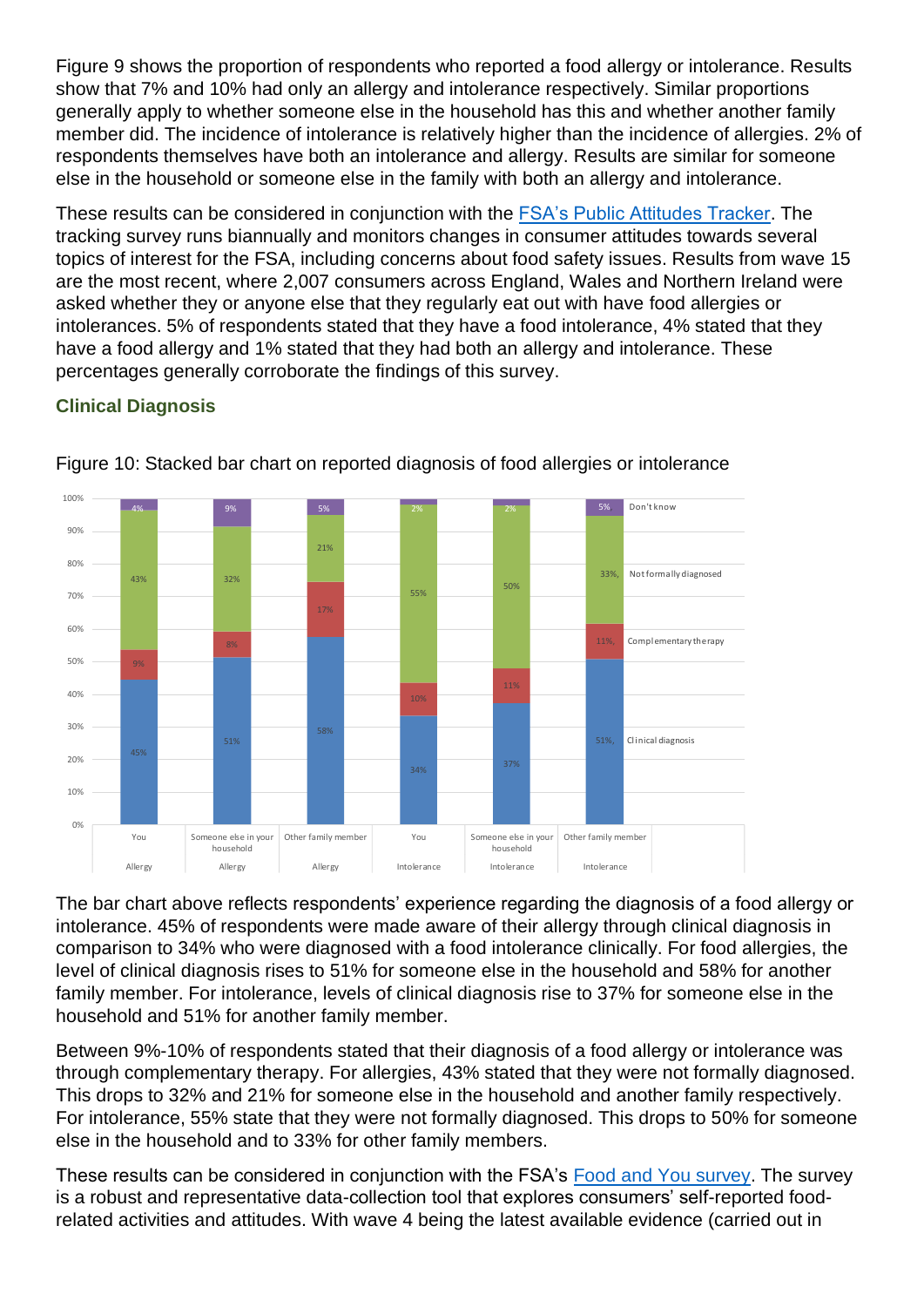2016), the results from interviews conducted with participants across England, Wales and Northern Ireland can be compared to this survey. In comparing these results, findings are consistent. The proportion of respondents in the Food and You survey (43%) who described their condition as a food allergy and have had this clinically diagnosed was identical to this study. Similar to the 35% found in this investigation, wave 4 of the Food and You survey found 24% of respondents to have described their condition as a food intolerance as well as having been clinically diagnosed.

### **Knowledge and Concern**



Figure 11: Average ratings for Knowledge and Concern split by those with and without a food allergy or intolerance

To analyse the distinction between the perception of food risks between those with an allergy or intolerance and those without, Figure 11 shows a grid-comparison drawn for knowledge and concern. Although the grid is an adaptation of the relationship shown in Figure 1, the rationale for including this follows the work of Slovic (1987). Generally, there tends to be a positive relationship for knowledge and concern for those with and without an allergy or intolerance.

Those without an allergy and intolerance rated their concern over food allergens and food intolerance roughly 3.4. The knowledge they had regarding these were between 5.3 and 5. Conversely, those with an allergy or intolerance had significantly higher levels of knowledge and concern. Their concern over food allergens and food intolerance was 4.6 and 4.7 respectively. Knowledge over these were 6.5 and 6.3respectively. These results are intuitive. Those with an allergy or intolerance are likely to act with more caution over the food they consume. These respondents are likely to be more knowledgeable and concerned as they are at higher risk of danger. There is a statistically significant difference for all of these relationships for both knowledge and concern.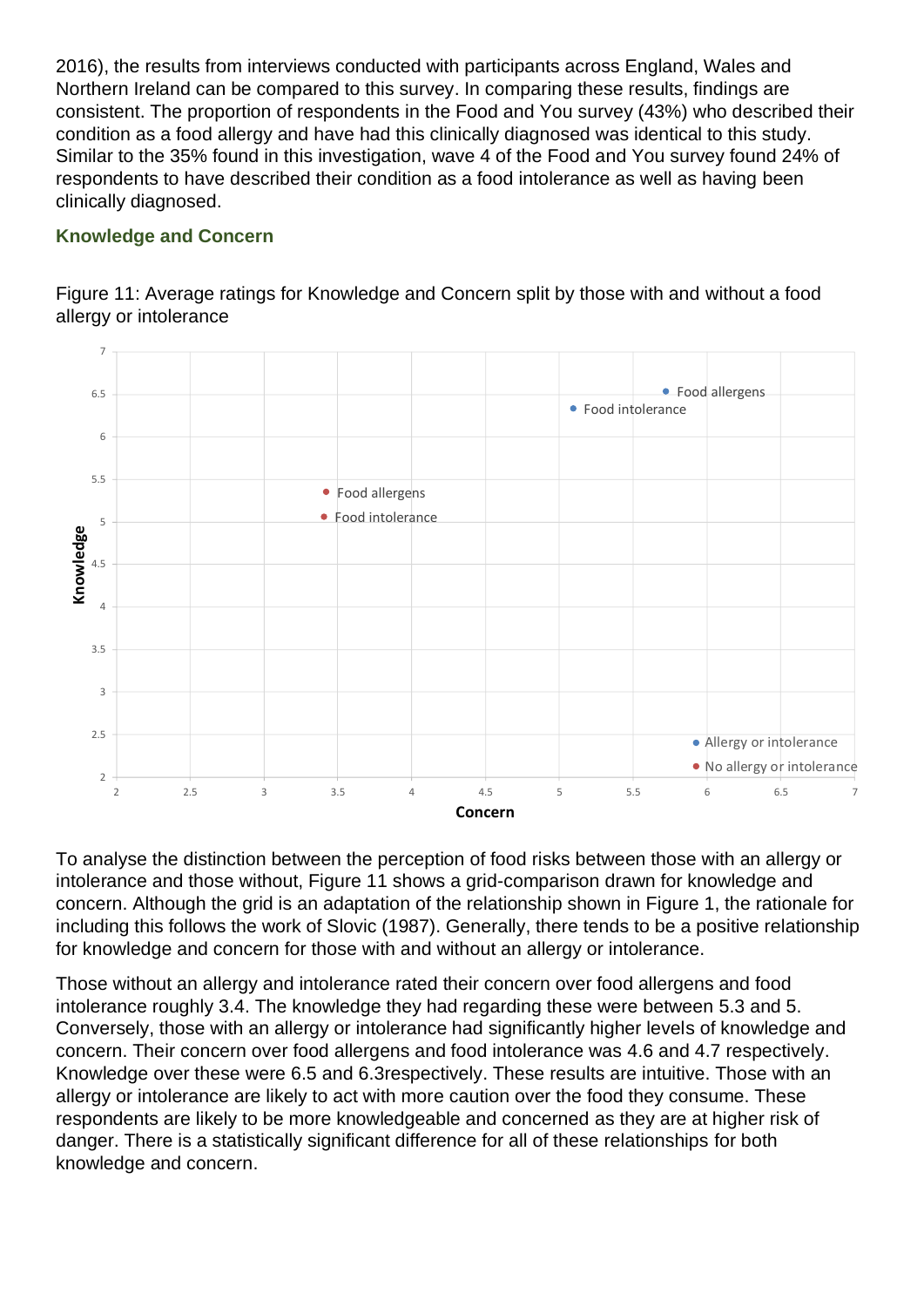### <span id="page-15-0"></span>**Conclusion**

Starr's (1985) "Psychometric Paradigm" suggests that the "unknown" and the "dread" are two features that are predictive of how an individual perceives risk. Following the work of Slovic (1987), these factors have been reflected into a corresponding level of knowledge and concern. Slovic (1987) expands on this by factoring wider judgements made by individuals, stressing the importance of the ability to control and understanding the source of a risk. The application of these models has laid the foundations to test consumer perceptions to, in the case of this study, food risk.

Generally, consumers tend to be more knowledgeable about food allergens and intolerances. *Campylobacter* is a notable case where there is relatively low awareness, despite the risk causing approximately 280,000 cases of foodborne illnesses per annum.

As well as examining the relationship between concern and knowledge, the relationship between concern and source of risk has been explored. Generally, the results of this survey go against Slovic's (1987) finding that the more man-made a food risk, the more concerned consumers tend to be. Instead, results from this survey have shown that respondents were more concerned about food risks that occur naturally.

Respondents were also asked to consider the perceived impact and harm that certain food risks posed to their health. Generic food poisoning and norovirus were risks that were perceived to have short-term impacts. Acrylamide was thought to have no impact by nearly one quarter of respondents, possibly highlighting information and knowledge gaps that the FSA could fill. Generally, food risks were believed to pose either discomfort/mild inconvenience or pain that they considered very hard to endure.

<span id="page-15-1"></span>In assessing respondents' prevalence of allergy or intolerance, results show similar rates of each (9% and 12% respectively). Of those with a diagnosis, a higher proportion of respondents were clinically diagnosed with a food allergy relative to those who were clinically diagnosed with a food intolerance. Results from the FSA's Food and You survey largely corroborate these findings, with similar levels of clinical diagnosis.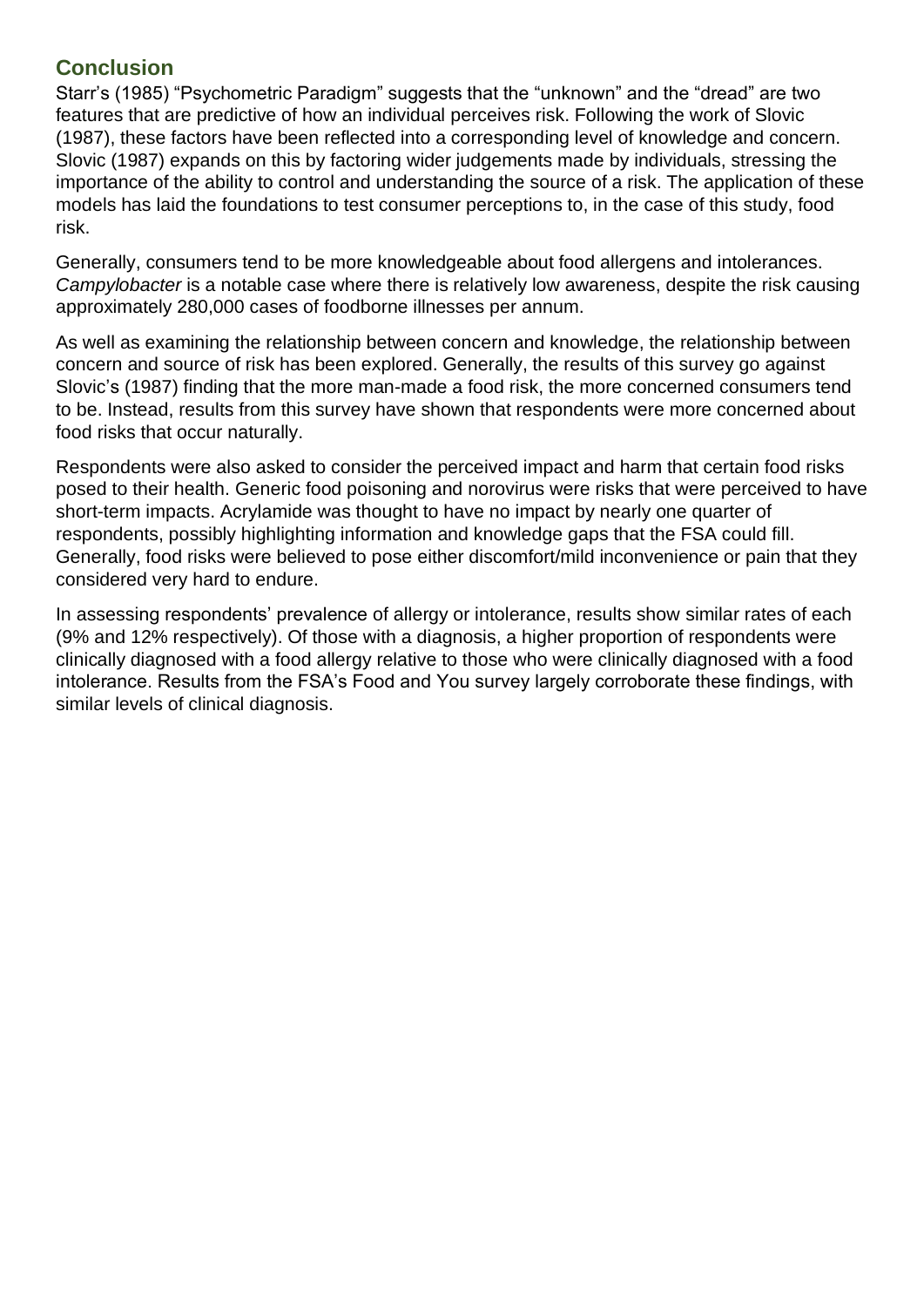## **References**

- 1. Slovic, P. (1987). Perception of Risk. *Science*, 236 (4799), 280-285
- 2. Starr, C. (1985). Risk Management, Assessment, and Acceptability. *Risk Analysis*, 5 (2), 97-102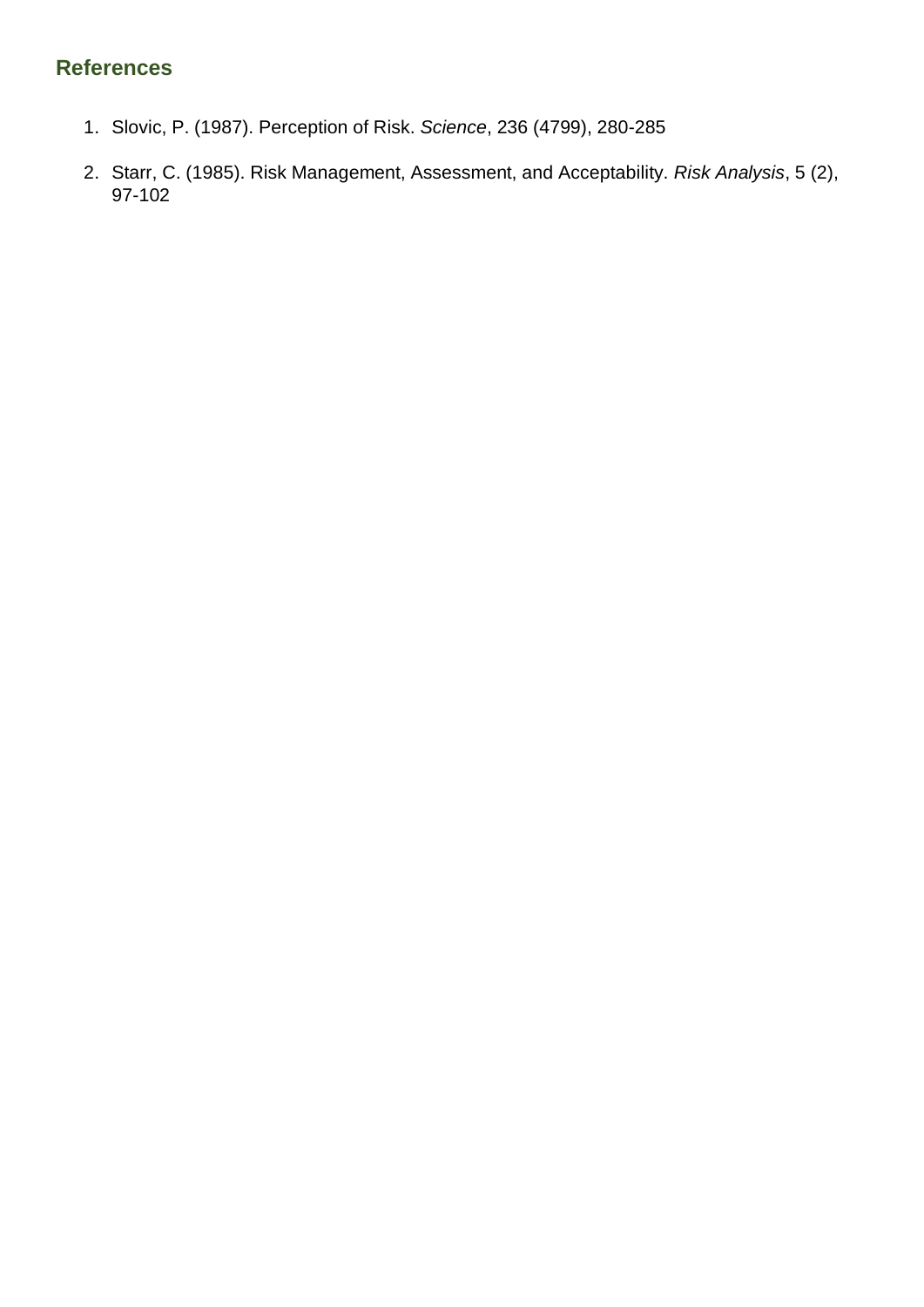### <span id="page-17-0"></span>**Appendix Demographic Breakdown**

Table 1: Age breakdown

| Age       | Number of respondents |
|-----------|-----------------------|
| 18-24     | 114                   |
| 25-34     | 269                   |
| $35 - 44$ | 295                   |
| 45-54     | 206                   |
| 55-74     | 503                   |
| $75+$     | 107                   |

### Table 2: Gender breakdown

| Gender            | Number of respondents |  |
|-------------------|-----------------------|--|
| Male              | 739                   |  |
| Female            | 751                   |  |
| In another way    |                       |  |
| Prefer not to say |                       |  |

### Table 3: Residence breakdown

| Country          | Number of respondents |  |
|------------------|-----------------------|--|
| England          | 794                   |  |
| Scotland         | 300                   |  |
| Wales            | 200                   |  |
| Northern Ireland | 200                   |  |

Table 4: Education breakdown

| Educational<br>Qualification | Number of respondents |  |
|------------------------------|-----------------------|--|
| <b>GCSE</b> or equivalent    | 308                   |  |
| A-Level or equivalent        | 240                   |  |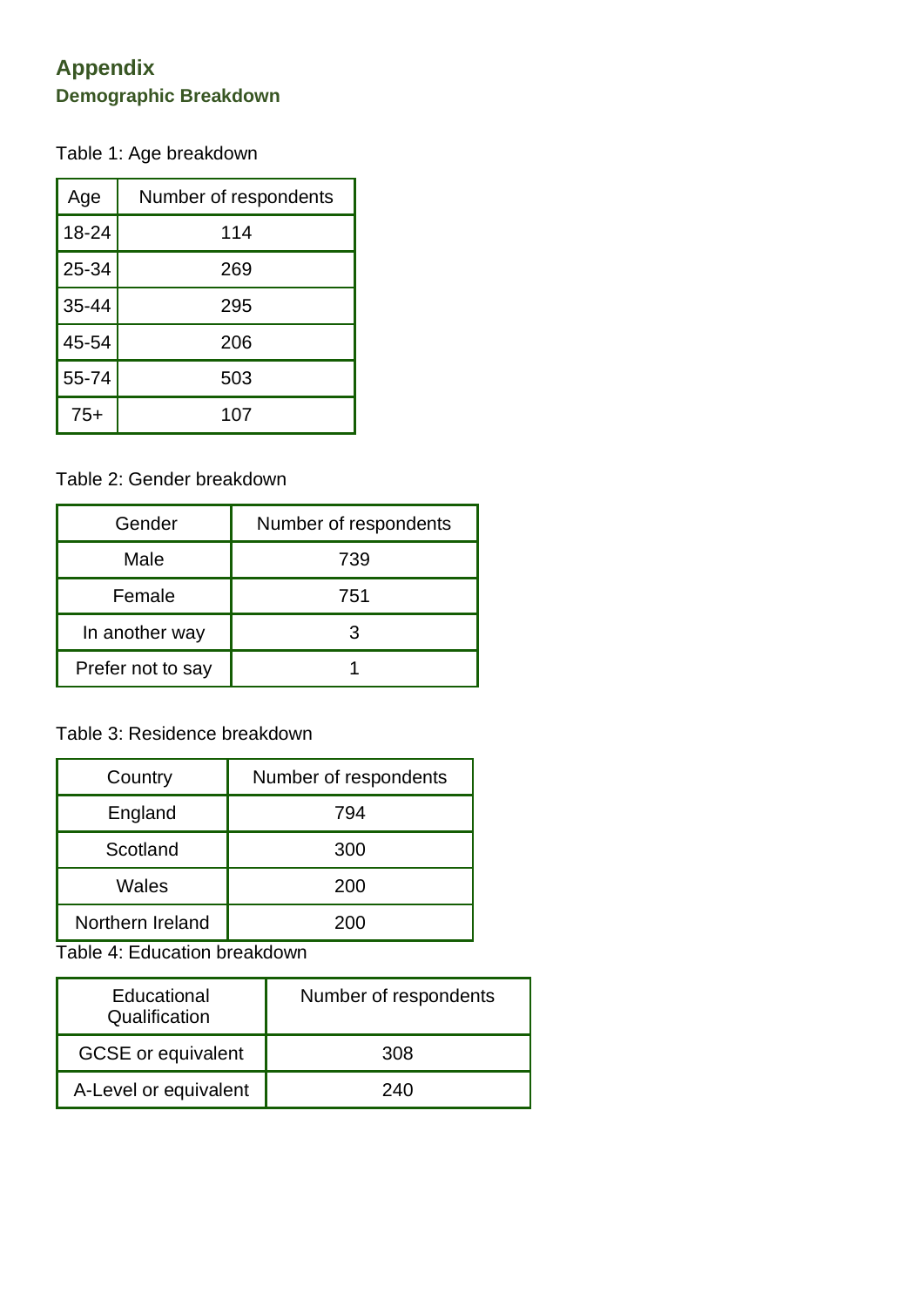| <b>Higher education</b><br>degree, NVQ/SVQ level<br>4 or equivalent                                        | 242 |
|------------------------------------------------------------------------------------------------------------|-----|
| Degree (for example<br>BA, BSc)                                                                            | 368 |
| <b>Higher or Doctoral</b><br>degree (for example<br>MSc, MA, PhD)                                          | 133 |
| Professional or other<br>vocational/work related<br>qualification (for<br>example nursing,<br>accountancy) | 118 |
| No qualifications                                                                                          | 74  |
| Other (specify)                                                                                            | 4   |
| Don't Know                                                                                                 | 7   |

## Table 5: Ethnicity breakdown

| Ethnicity                                            | Number of respondents |  |
|------------------------------------------------------|-----------------------|--|
| English /Welsh /Scottish<br>/Northern Irish /British | 1323                  |  |
| Irish                                                | 34                    |  |
| Gypsy /Irish Traveller                               | 0                     |  |
| Any other White<br>background                        | 53                    |  |
| <b>White and Black</b><br>Caribbean                  | 1                     |  |
| <b>White and Black African</b>                       | $\overline{4}$        |  |
| White and Asian                                      | 12                    |  |
| Any other Mixed /Multiple<br>ethnic background       | 3                     |  |
| Indian                                               | 16                    |  |
| Pakistani                                            | 3                     |  |
| Bangladeshi                                          | 3                     |  |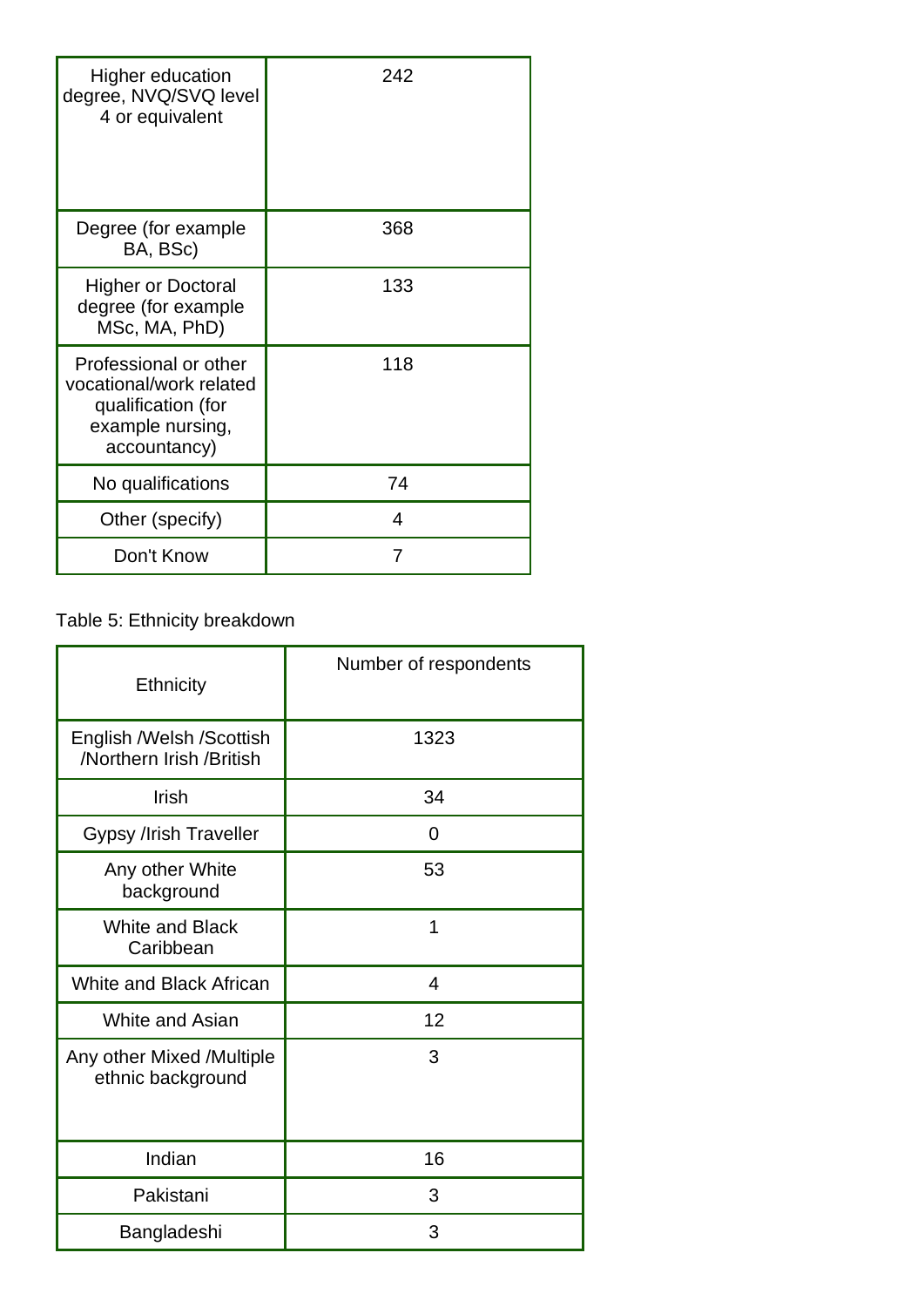| Chinese                                            |   |
|----------------------------------------------------|---|
| Any other Asian<br>background                      |   |
| Caribbean                                          | 7 |
| African                                            | 8 |
| Any other Black / African<br>/Caribbean background | 2 |
| Arab                                               |   |
| Prefer not to say                                  | 8 |
| Any other ethnic group                             | 2 |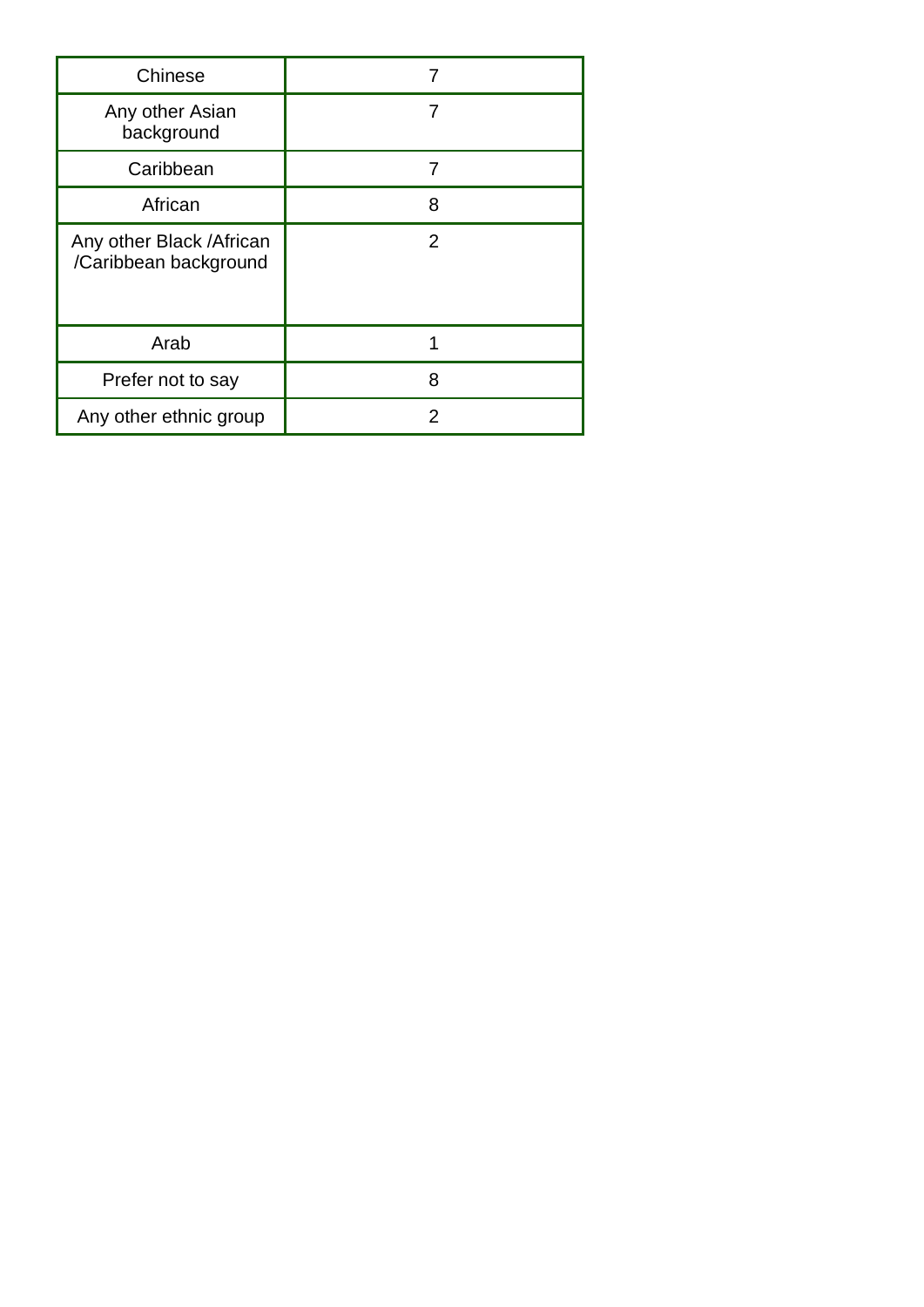## CAWI

Questionnaire

Name of survey **FSA and FSS Risks Questionnaire**

Client name



Author(s)

**Ross, Natasha**

**This questionnaire was written according to Kantar TNS quality procedures**

checked by

**Pru Donocik**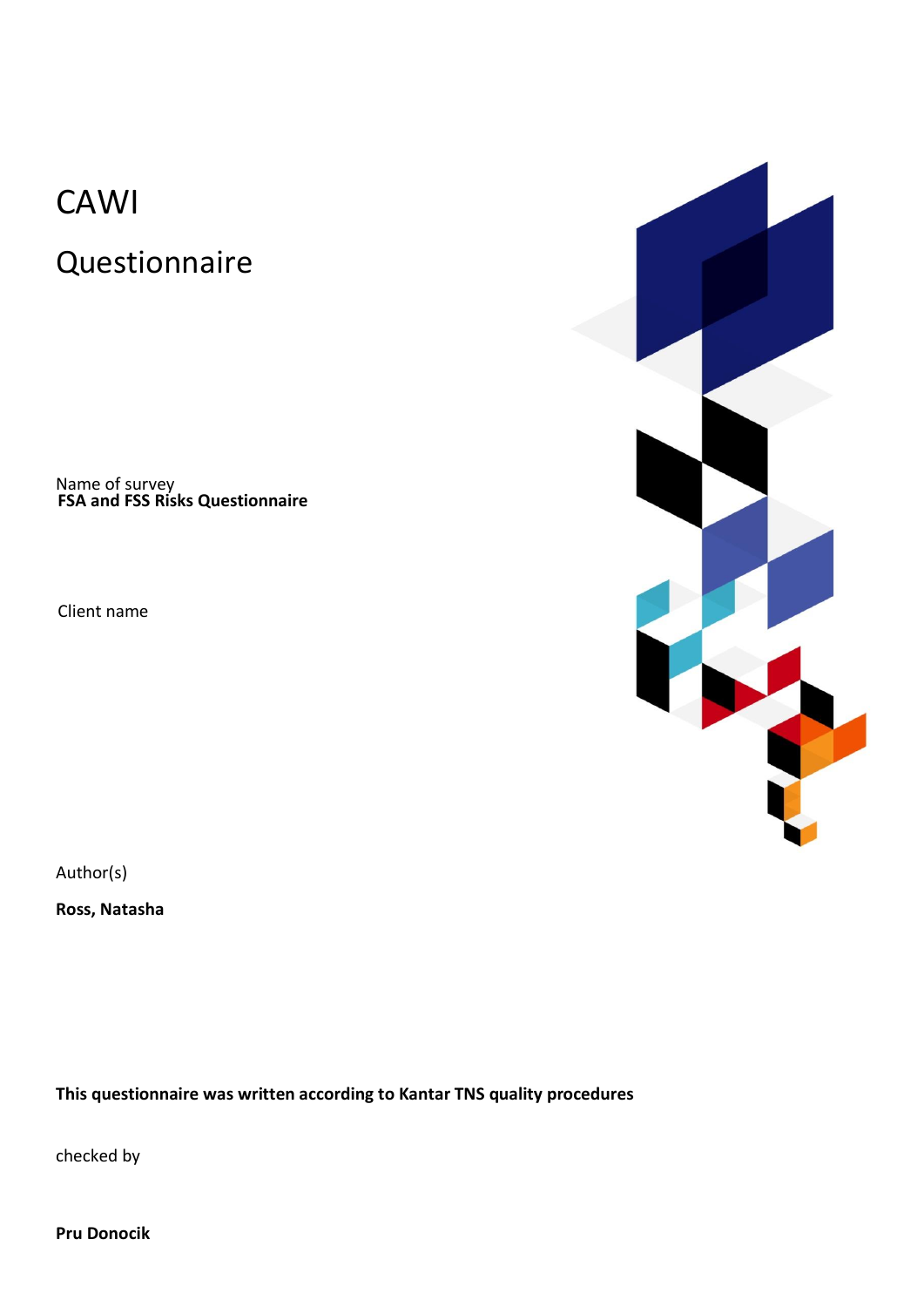| <b>Repeating study (if this</b><br>survey has been previously<br>conducted) |                                 |
|-----------------------------------------------------------------------------|---------------------------------|
| Name of survey                                                              | <b>FSA Risks Questionnaire</b>  |
| Language                                                                    | <b>English (United Kingdom)</b> |
| <b>Survey length (minutes)</b>                                              | 15                              |
| <b>Version</b>                                                              | $\mathbf{1}$                    |
| Author(s)                                                                   | Ross, Natasha                   |
| <b>Contact</b>                                                              |                                 |
| Panel                                                                       |                                 |
| Sample size                                                                 | Gross:<br>Net:                  |
| <b>Sample description</b>                                                   |                                 |
| Quota                                                                       |                                 |
| If several countries: indicate<br>the countries                             |                                 |
| If several targets                                                          |                                 |
| Check-in site                                                               | <b>TNS Global</b>               |
| <b>Comments</b>                                                             |                                 |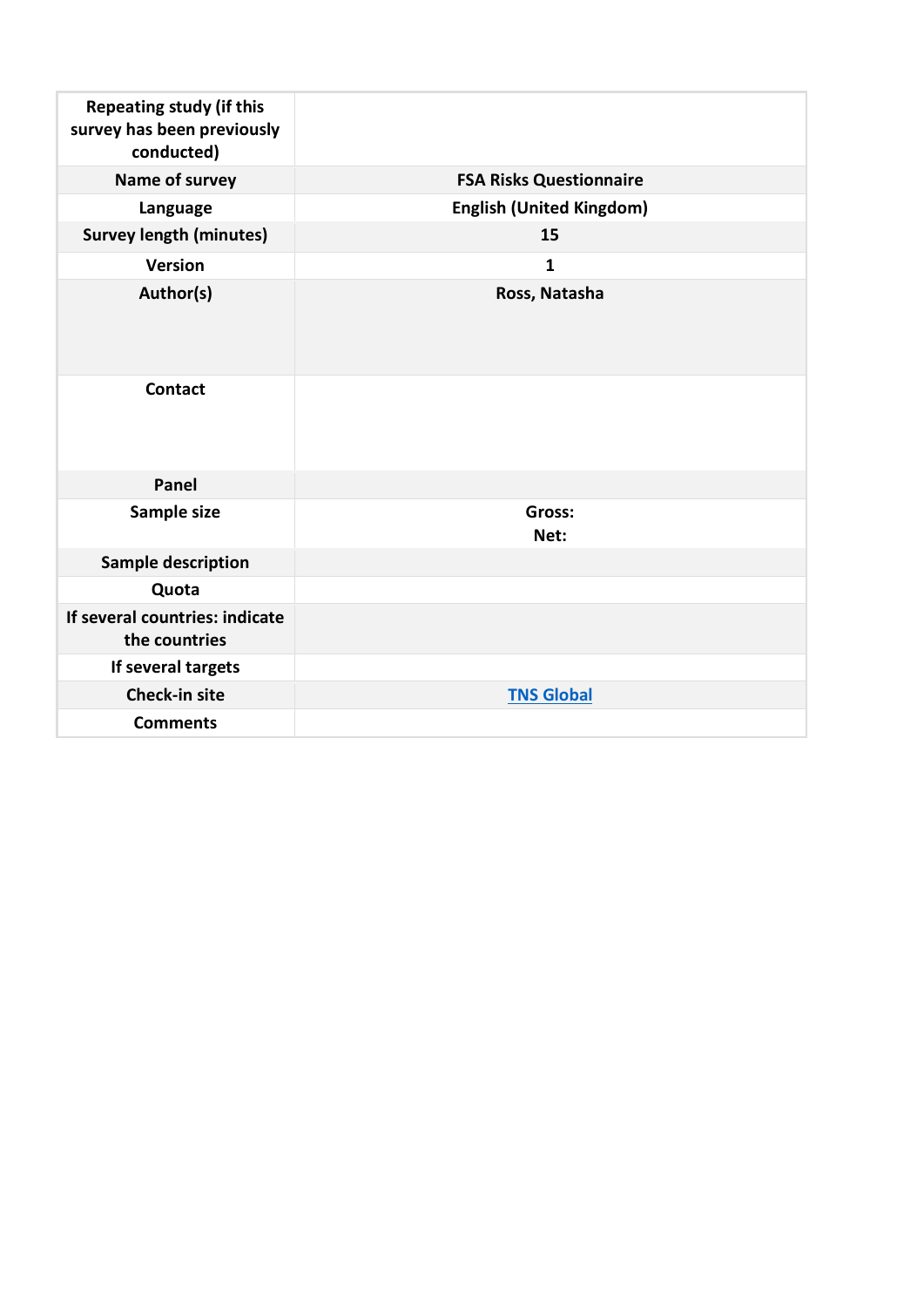### **Index**

Q001 - Q001:

#### **B001: Demographics and Screeners**

- Q002 age\_number: AGE
- Q003 age\_range: Age range
- Q004 gender: Gender
- Q005 country: Country

#### **End B001: Demographics and Screeners**

#### **B002: All Risks - Awareness and Concern**

- Q006 intro1: Intro text
- Q007 knowledge risks: Knowledge of risks
- Q008 concern\_risk: Concern over risk

#### **End B002: All Risks - Awareness and Concern**

#### **B003: Questions for each risk**

- Q009 intro2: Info Text
- Q010 impact\_time\_riskname: Impact over time
- Q011 harm\_risk\_riskname: Level of risk from harm
- Q012 awareness\_riskname: Awareness source
- Q013 control riskname: Control over avoiding risks
- Q014 source riskname: Source of risk

#### **End B003: Questions for each risk**

#### **B004: Allergens**

- Q015 allergy\_or\_intolerance: Allergy or intolerance
- Q016 how\_allergy: How found out about allergy or intolerance
- Q017 how intolerance: How they found out about their intolerance
- Q018 Occupation: Education and employment status
- Q019 life\_stage: Life stage
- Q020 education: Educational level attained
- Q021 ethnicity: Ethnicity

#### **End B004: Allergens**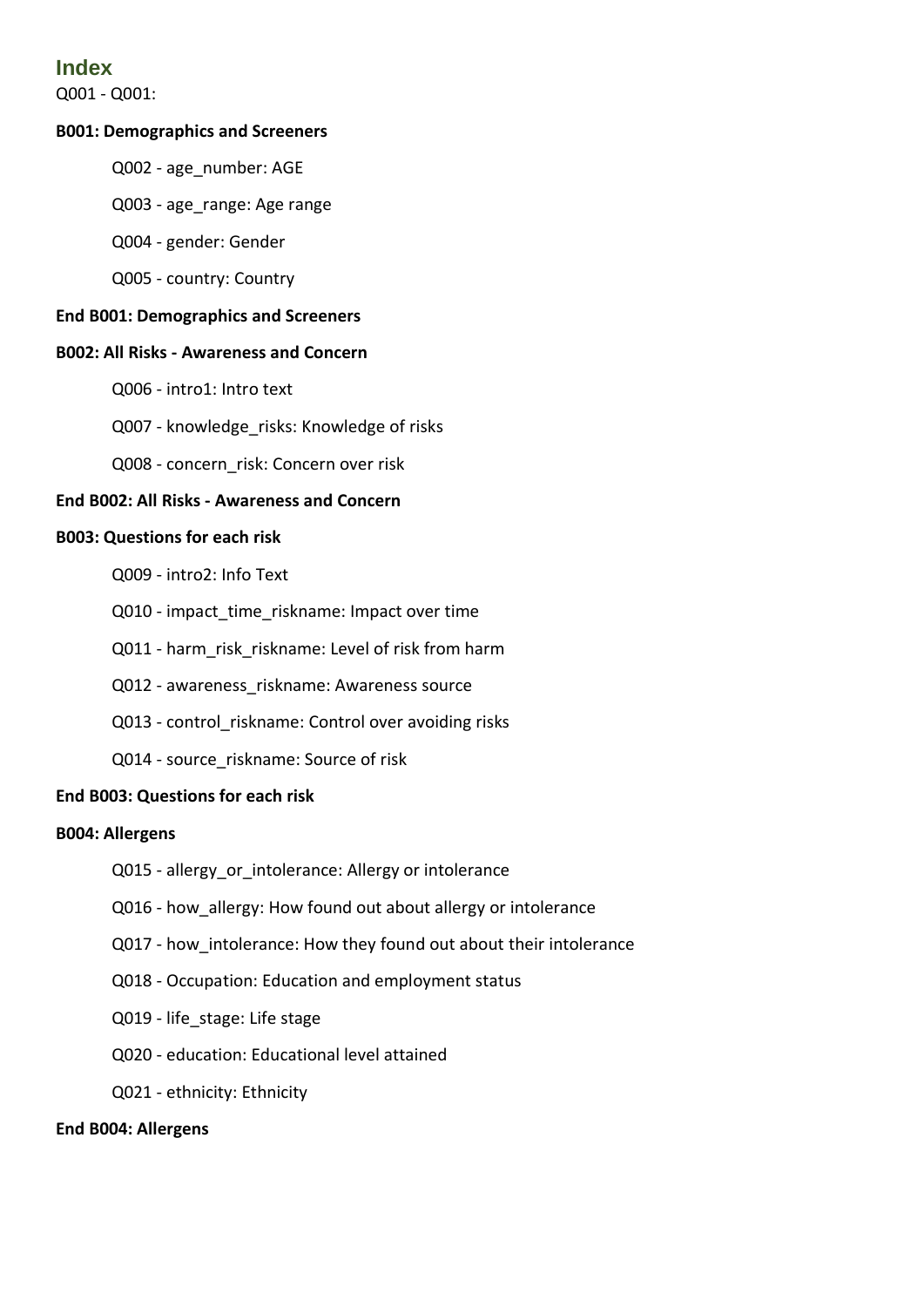Q001 - Q001: Text

#### **Not back**

ı

This survey will explore the perceptions and behaviours of consumers in the UK in relation to different food risks.

The aim of this study is for the Food Standards Agency and Food Standards Scotland to gain further understanding on how consumers assess different food risks. The questions will be in regards to your personal perception and tolerability to various food risks.

Please click the arrow below to continue

| <b>B001: Demographics and Screeners</b>                      | <b>Begin block</b> |  |
|--------------------------------------------------------------|--------------------|--|
|                                                              |                    |  |
| Q002 - age_number: AGE                                       | <b>Numeric</b>     |  |
| Not back   Max = $100$                                       |                    |  |
| How old are you?                                             |                    |  |
|                                                              |                    |  |
| Scripter notes: Add an answer option for 'Prefer not to say' |                    |  |
| Screen out if if age is under 18                             |                    |  |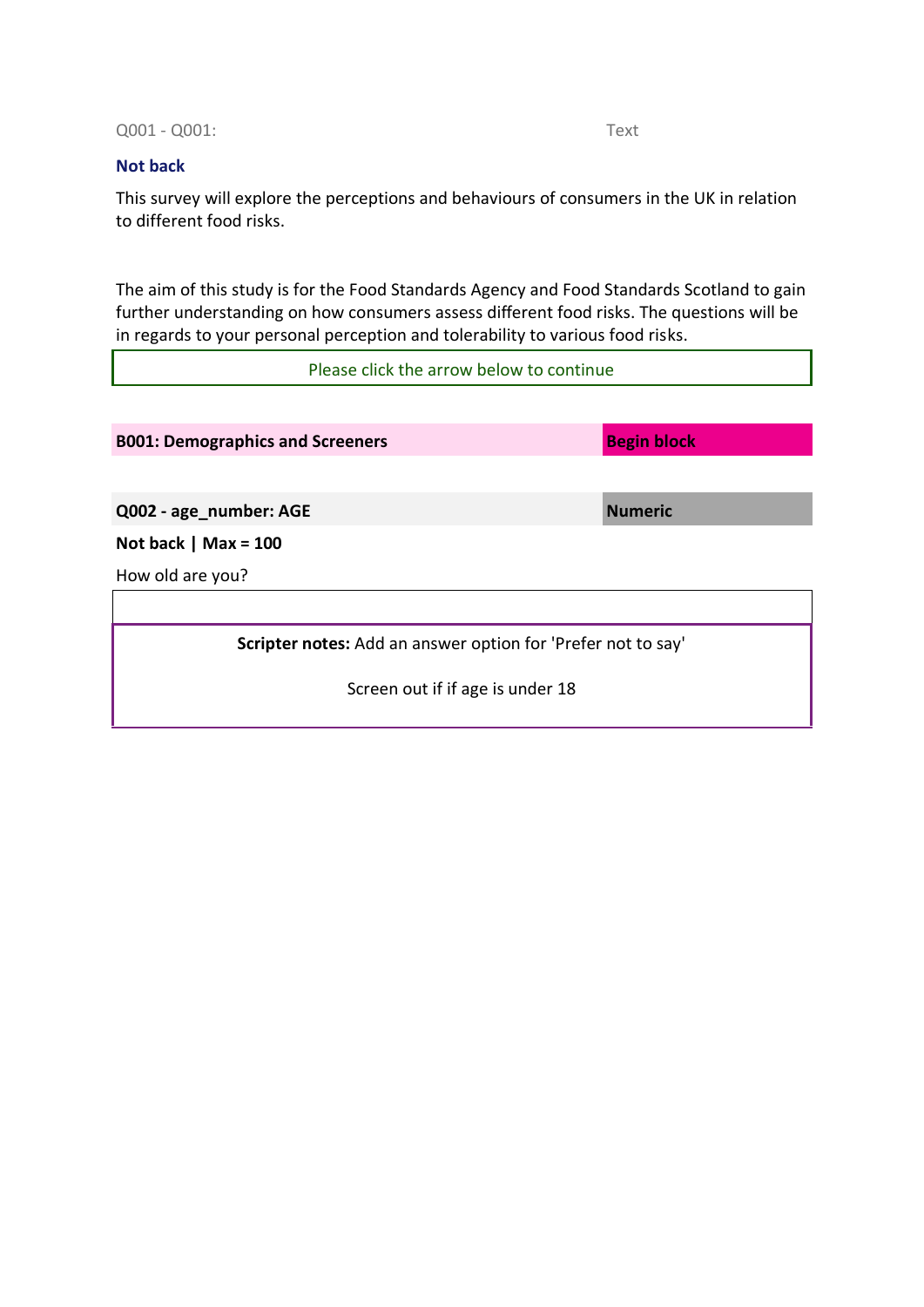**Q003 - age\_range: Age range Single coded**

#### **Not back**

Which of the following age groups do you fall into?

#### **Normal**

|              | Scripter notes: ASK this question if age r<br>augstion with an |
|--------------|----------------------------------------------------------------|
|              | <b>D</b> GO TO SCREEN OUT                                      |
| 9            | Prefer not to say                                              |
| 8            | $70+$                                                          |
| 7            | 60-69                                                          |
| 6            | $50 - 59$                                                      |
| 5            | 40-49                                                          |
| 4            | $30 - 39$                                                      |
| 3            | $20 - 29$                                                      |
| 2            | 18-19                                                          |
| $\mathbf{1}$ | Under 18<br><b>D</b> GO TO SCREEN OUT                          |

number is prefer not to say. Otherwise autofill this question with age selected at age\_number.

#### **Q004 - gender: Gender Single coded**

#### **Not back**

Which of the following best describes how you think of yourself?

#### **Normal**

- 1 Male
- 2 Female
- 3 In another way *\*Open*
- 4 Prefer not to say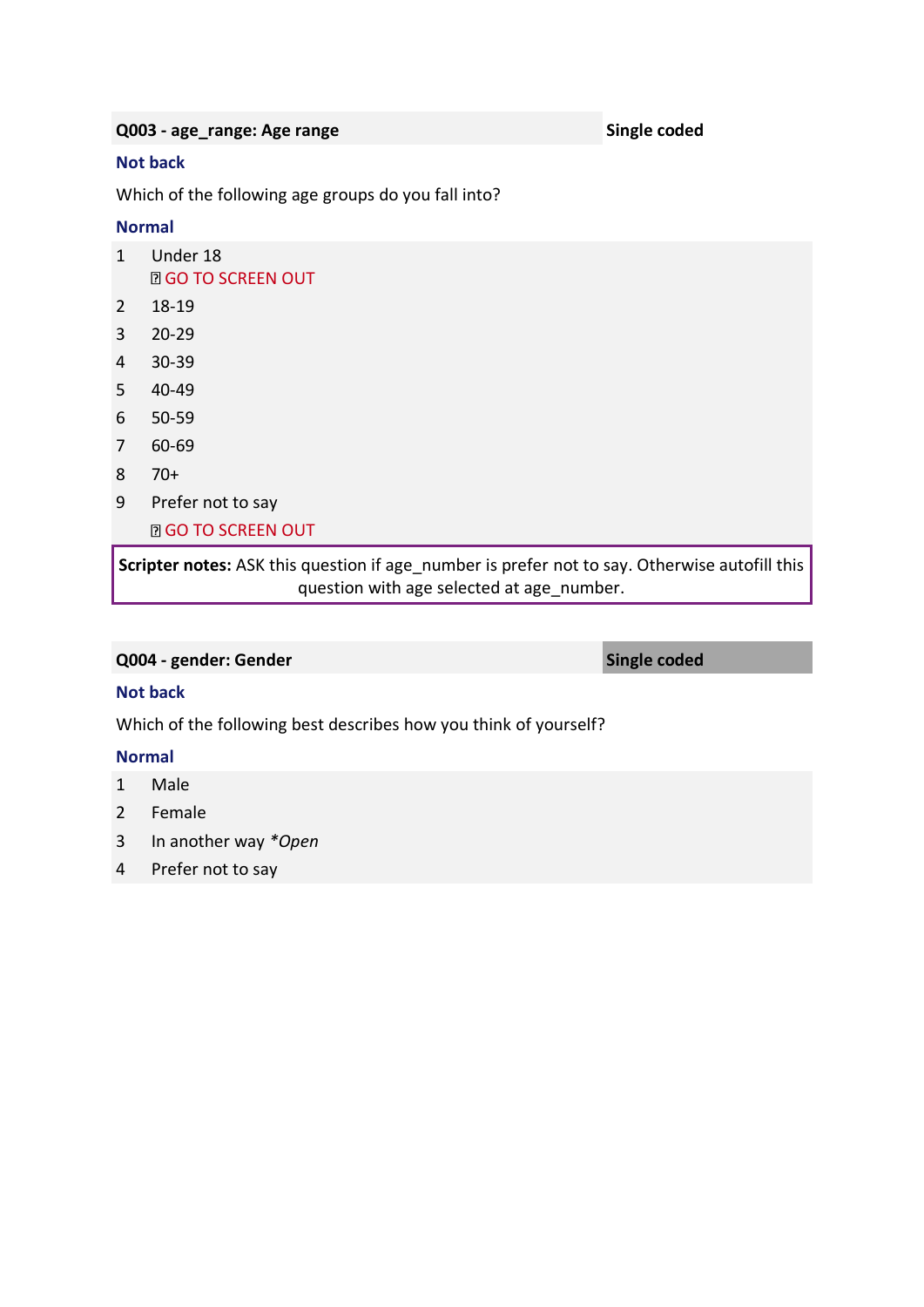|                | Q005 - country: Country                                                             | <b>Single coded</b> |
|----------------|-------------------------------------------------------------------------------------|---------------------|
|                | <b>Not back</b>                                                                     |                     |
|                | Where do you live?                                                                  |                     |
| <b>Normal</b>  |                                                                                     |                     |
| 1              | England                                                                             |                     |
| $\overline{2}$ | Scotland                                                                            |                     |
| 3              | Wales                                                                               |                     |
| $\overline{4}$ | Northern Ireland                                                                    |                     |
| 5              | Other country                                                                       |                     |
|                | <b>DGO TO SCREEN OUT</b>                                                            |                     |
|                |                                                                                     |                     |
|                | <b>B001: Demographics and Screeners</b>                                             | <b>End block</b>    |
|                |                                                                                     |                     |
|                | <b>B002: All Risks - Awareness and Concern</b>                                      | <b>Begin block</b>  |
|                |                                                                                     |                     |
|                | Q006 - intro1: Intro text                                                           | <b>Text</b>         |
|                | <b>Not back</b>                                                                     |                     |
|                | Marco de la calendaria de la consegue de la calendaria de la calendaria de Marco de |                     |

Now we are going to ask you some questions about individual risks. Please answer to the best of your knowledge.

**Scripter notes:** Please rotate order in which Q007 and Q008 are show 50%/50%.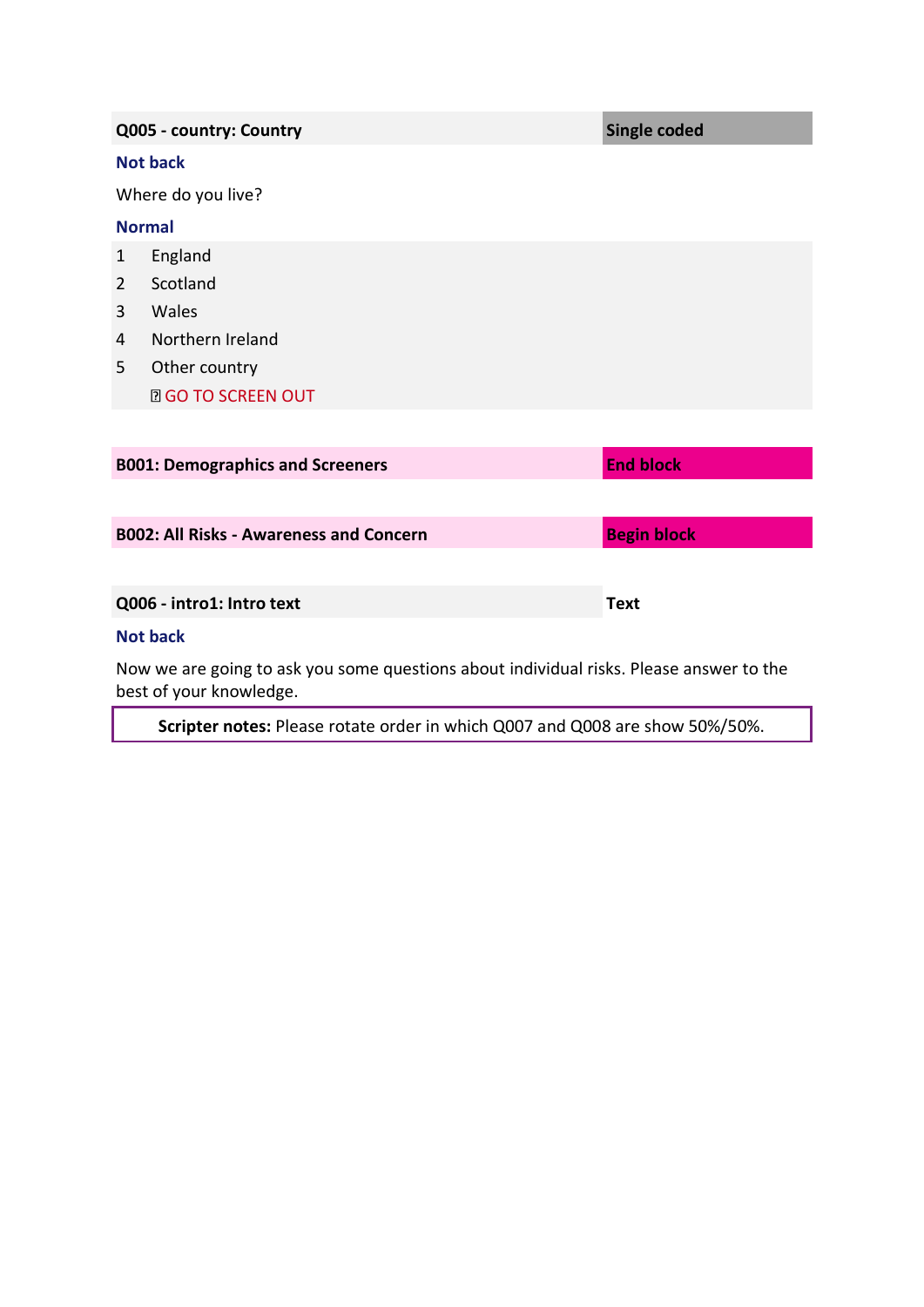#### **Q007 - knowledge\_risks: Knowledge of risks Matrix**

#### **Not back | Number of rows: 17 | Number of columns: 11**

Please indicate how much you know about each of these food risks on the scale below. The scale is from 0, 'I don't know anything at all about this' to 10 'I know a lot about this'.

#### **Random**

#### **Rendered as Dynamic Grid**

|                                                                           | $\mathbf 0$    | $\mathbf{1}$   | $\overline{2}$ | 3              | $\overline{4}$ | 5              | 6              | $\overline{7}$ | 8              | 9              | 10             |
|---------------------------------------------------------------------------|----------------|----------------|----------------|----------------|----------------|----------------|----------------|----------------|----------------|----------------|----------------|
| Norovirus                                                                 | $\overline{?}$ | $\overline{2}$ | $\overline{2}$ | $\overline{2}$ | $\overline{2}$ | $\overline{?}$ | $\overline{2}$ | $\boxed{?}$    | $\boxed{?}$    | $\boxed{2}$    | $\boxed{2}$    |
| Listeria                                                                  | $\boxed{2}$    | $\overline{2}$ | $\boxed{2}$    | $\boxed{2}$    | $\overline{2}$ | $\overline{2}$ | $\overline{2}$ | $\overline{2}$ | $\boxed{7}$    | $\boxed{2}$    | $\overline{2}$ |
| Food allergens (e.g. nuts, milk,<br>shellfish)                            | $\overline{2}$ | $\overline{2}$ | $\overline{2}$ | $\overline{2}$ | $\overline{2}$ | $\overline{2}$ | $\overline{2}$ | $\overline{2}$ | $\overline{2}$ | $\overline{2}$ | $\overline{2}$ |
| Acrylamide (e.g. burnt toast)                                             | $\overline{2}$ | $\overline{?}$ | $\boxed{?}$    | $\boxed{?}$    | $\overline{?}$ | $\overline{?}$ | $\overline{2}$ | $\overline{?}$ | $\boxed{?}$    | $\boxed{?}$    | $\overline{?}$ |
| Campylobacter                                                             | $\overline{2}$ | $\overline{2}$ | $\boxed{?}$    | $\boxed{?}$    | $\overline{2}$ | $\overline{2}$ | $\overline{2}$ | $\overline{?}$ | $\boxed{2}$    | $\boxed{2}$    | $\boxed{2}$    |
| Generic food poisoning                                                    | $\overline{?}$ | $\overline{?}$ | $\overline{?}$ | $\overline{?}$ | $\overline{?}$ | $\overline{?}$ | $\overline{2}$ | $\overline{2}$ | $\overline{2}$ | $\Box$         | $\overline{2}$ |
| TSE, variant CJD (e.g. Mad cow<br>disease)                                | $\boxed{?}$    | $\overline{2}$ | $\overline{2}$ | $\overline{2}$ | $\overline{2}$ | $\overline{2}$ | $\boxed{2}$    | $\overline{2}$ | $\overline{2}$ | $\overline{2}$ | $\boxed{2}$    |
| Food intolerance (e.g. lactose,<br>caffeine)                              | $\overline{?}$ | $\overline{2}$ | $\boxed{?}$    | $\boxed{?}$    | $\overline{2}$ | $\overline{?}$ | $\overline{2}$ | $\overline{2}$ | $\boxed{?}$    | $\overline{?}$ | $\overline{?}$ |
| Chemicals in food                                                         | $\boxed{?}$    | $\overline{?}$ | $\boxed{2}$    | $\boxed{2}$    | $\boxed{?}$    | $\overline{?}$ | $\overline{2}$ | $\boxed{2}$    | $\boxed{2}$    | $\boxed{2}$    | $\boxed{2}$    |
| Radioactivity in food                                                     | $\Box$         | $\overline{2}$ | $\boxed{2}$    | $\Box$         | $\overline{2}$ | $\overline{2}$ | $\overline{2}$ | $\overline{2}$ | $\overline{2}$ | $\boxed{2}$    | $\overline{2}$ |
| Mycotoxins (fungal toxins)                                                | $\boxed{?}$    | $\overline{2}$ | $\boxed{?}$    | $\boxed{?}$    | $\overline{2}$ | $\boxed{?}$    | $\overline{2}$ | $\boxed{?}$    | $\boxed{?}$    | $\boxed{2}$    | $\overline{2}$ |
| Mercury in fish                                                           | $\overline{2}$ | $\overline{2}$ | $\overline{2}$ | $\boxed{?}$    | $\overline{2}$ | $\overline{2}$ | $\overline{2}$ | $\overline{2}$ | $\overline{2}$ | $\overline{2}$ | $\overline{2}$ |
| Pesticides                                                                | $\boxed{2}$    | $\overline{2}$ | $\overline{2}$ | $\boxed{?}$    | $\overline{?}$ | $\overline{2}$ | $\overline{2}$ | $\overline{?}$ | $\boxed{?}$    | $\overline{2}$ | $\boxed{2}$    |
| Coeliac disease                                                           | $\boxed{2}$    | $\boxed{2}$    | $\overline{2}$ | $\Box$         | $\overline{2}$ | $\overline{2}$ | $\overline{2}$ | $\overline{2}$ | $\overline{2}$ | $\overline{2}$ | $\overline{2}$ |
| E. coli 0157                                                              | $\overline{?}$ | $\overline{?}$ | $\boxed{2}$    | $\boxed{2}$    | $\overline{?}$ | $\overline{?}$ | $\overline{2}$ | $\overline{?}$ | $\boxed{?}$    | $\overline{?}$ | $\overline{2}$ |
| Salmonella                                                                | $\overline{2}$ | $\overline{2}$ | $\boxed{2}$    | $\Box$         | $\overline{2}$ | $\overline{2}$ | $\overline{2}$ | $\overline{2}$ | $\Box$         | $\boxed{2}$    | $\overline{2}$ |
| Poisonous mushrooms/berries                                               | $\overline{?}$ | $\overline{?}$ | $\overline{?}$ | $\boxed{2}$    | $\overline{?}$ | $\overline{?}$ | $\overline{2}$ | $\overline{2}$ | $\overline{2}$ | $\overline{2}$ | $\boxed{2}$    |
| Scripter notes: Please script as a series of sliders underneath each risk |                |                |                |                |                |                |                |                |                |                |                |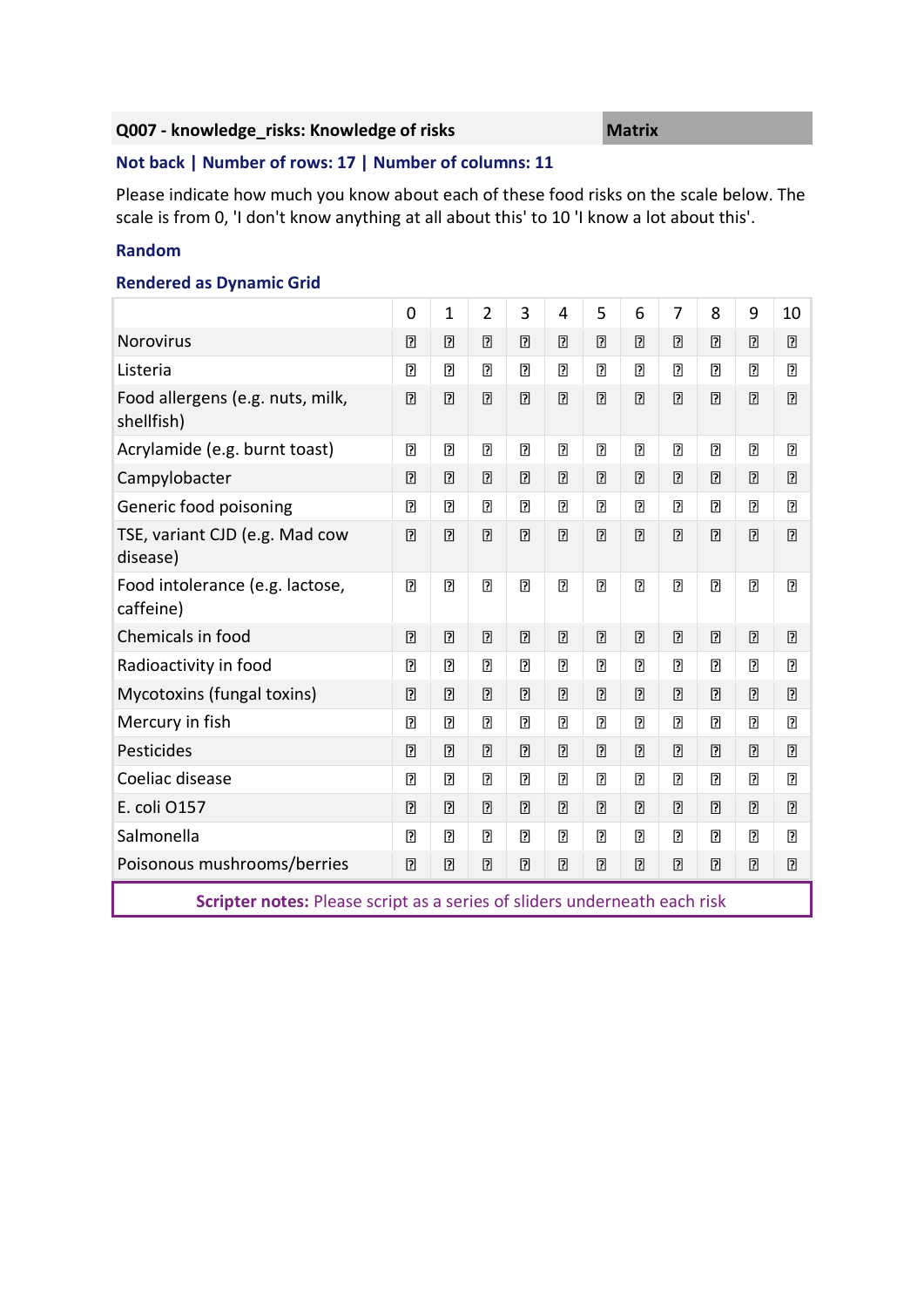#### **Q008 - concern\_risk: Concern over risk Matrix Matrix**

#### **Not back | Number of rows: 17 | Number of columns: 11**

Please indicate on the scale below how concerned you are about each of the following risks. You can select any number between 0 which is ' I am not at all concerned' and 10 which is 'I am extremely concerned'.

#### **Random**

#### **Rendered as Dynamic Grid**

|                                                                                                                           | 0              | $\mathbf 1$    | $\overline{2}$ | 3              | 4              | 5              | 6              | 7              | 8                                                                                                                                                                                                                                                                                                                                                                                                                                                                                                                                                                                                                      | 9              | 10             |
|---------------------------------------------------------------------------------------------------------------------------|----------------|----------------|----------------|----------------|----------------|----------------|----------------|----------------|------------------------------------------------------------------------------------------------------------------------------------------------------------------------------------------------------------------------------------------------------------------------------------------------------------------------------------------------------------------------------------------------------------------------------------------------------------------------------------------------------------------------------------------------------------------------------------------------------------------------|----------------|----------------|
| <b>Norovirus</b>                                                                                                          | $\boxed{?}$    | $\boxed{?}$    | $\overline{?}$ | $\boxed{?}$    | $\boxed{?}$    | $\boxed{?}$    | $\boxed{?}$    | $\overline{2}$ | $\boxed{?}$                                                                                                                                                                                                                                                                                                                                                                                                                                                                                                                                                                                                            | $\boxed{2}$    | $\overline{?}$ |
| Listeria                                                                                                                  | $\overline{2}$ | $\overline{2}$ | $\overline{2}$ | $\boxed{2}$    | $\boxed{2}$    | $\overline{2}$ | $\overline{2}$ | $\overline{2}$ | $\overline{2}$                                                                                                                                                                                                                                                                                                                                                                                                                                                                                                                                                                                                         | $\boxed{7}$    | $\overline{2}$ |
| Food allergens (e.g. nuts, milk,<br>shellfish)                                                                            | $\overline{2}$ | $\boxed{?}$    | $\overline{2}$ | $\boxed{2}$    | $\overline{2}$ | $\overline{2}$ | $\overline{2}$ | $\boxed{2}$    | $[2] \centering \includegraphics[width=0.47\textwidth]{images/TrDiS-Architecture.png} \caption{The 3D (black) model for a different region of the left and right. The left and right is the same as in \cite{FLM12019}. The right is the same as in \cite{FLM12019}. The right is the same as in \cite{FLM12019}. The right is the same as in \cite{FLM12019}. The right is the same as in \cite{FLM12019}. The right is the same as in \cite{FLM12019}. The right is the same as in \cite{FLM12019}. The right is the same as in \cite{FLM12019}. The right is the same as in \cite{FLM12019}. The right is the same$ | $\boxed{2}$    | $\overline{2}$ |
| Acrylamide (e.g. burnt toast)                                                                                             | $\overline{2}$ | $\boxed{2}$    | $\overline{2}$ | $\boxed{2}$    | $\boxed{2}$    | $\boxed{2}$    | $\overline{2}$ | $\boxed{2}$    | $\overline{2}$                                                                                                                                                                                                                                                                                                                                                                                                                                                                                                                                                                                                         | $\overline{2}$ | $\overline{2}$ |
| Campylobacter                                                                                                             | $\boxed{2}$    | $\boxed{?}$    | $\overline{?}$ | $\boxed{2}$    | $\overline{?}$ | $\overline{?}$ | $\overline{?}$ | $\boxed{2}$    | $\overline{2}$                                                                                                                                                                                                                                                                                                                                                                                                                                                                                                                                                                                                         | $\overline{2}$ | $\overline{2}$ |
| Generic food poisoning                                                                                                    | $\overline{2}$ | $\boxed{2}$    | $\overline{2}$ | $\boxed{2}$    | $\overline{?}$ | $\overline{?}$ | $\overline{2}$ | $\boxed{2}$    | $\overline{2}$                                                                                                                                                                                                                                                                                                                                                                                                                                                                                                                                                                                                         | $\boxed{2}$    | $\overline{2}$ |
| TSE, variant CJD (e.g. Mad cow<br>disease)                                                                                | $\overline{2}$ | $\boxed{?}$    | $\overline{2}$ | $\boxed{?}$    | $\overline{2}$ | $\overline{2}$ | $\overline{2}$ | $\overline{2}$ | $\overline{2}$                                                                                                                                                                                                                                                                                                                                                                                                                                                                                                                                                                                                         | $\boxed{2}$    | $\boxed{2}$    |
| Food intolerance (e.g. lactose,<br>caffeine)                                                                              | $\overline{2}$ | $\boxed{2}$    | $\overline{2}$ | $\boxed{2}$    | $\boxed{2}$    | $\overline{2}$ | $\overline{2}$ | $\boxed{2}$    | $\overline{2}$                                                                                                                                                                                                                                                                                                                                                                                                                                                                                                                                                                                                         | $\boxed{2}$    | $\overline{2}$ |
| Chemicals in food                                                                                                         | ⊡              | $\boxed{?}$    | $\boxed{2}$    | $\boxed{2}$    | $\boxed{?}$    | ⊡              | ⊡              | ⊡              | ⊡                                                                                                                                                                                                                                                                                                                                                                                                                                                                                                                                                                                                                      | ⊡              | ⊡              |
| Radioactivity in food                                                                                                     | $\overline{2}$ | $\boxed{?}$    | $\overline{?}$ | $\boxed{?}$    | $\overline{?}$ | $\overline{?}$ | $\overline{?}$ | $\overline{2}$ | $\overline{2}$                                                                                                                                                                                                                                                                                                                                                                                                                                                                                                                                                                                                         | $\overline{2}$ | $\overline{2}$ |
| Mycotoxins (fungal toxins)                                                                                                | $\overline{?}$ | $\boxed{?}$    | $\boxed{2}$    | $\boxed{?}$    | $\boxed{?}$    | $\overline{?}$ | $\overline{?}$ | $\boxed{?}$    | $\overline{?}$                                                                                                                                                                                                                                                                                                                                                                                                                                                                                                                                                                                                         | $\boxed{?}$    | $\overline{?}$ |
| Mercury in fish                                                                                                           | $\overline{2}$ | $\boxed{2}$    | $\overline{2}$ | $\boxed{2}$    | $\overline{2}$ | $\overline{2}$ | $\overline{2}$ | $\overline{2}$ | $\overline{2}$                                                                                                                                                                                                                                                                                                                                                                                                                                                                                                                                                                                                         | $\overline{2}$ | $\overline{2}$ |
| Pesticides                                                                                                                | $\overline{2}$ | $\boxed{?}$    | $\overline{?}$ | $\boxed{2}$    | $\overline{?}$ | $\overline{?}$ | $\overline{?}$ | $\overline{2}$ | $\overline{2}$                                                                                                                                                                                                                                                                                                                                                                                                                                                                                                                                                                                                         | $\boxed{2}$    | $\overline{2}$ |
| Coeliac disease                                                                                                           | $\overline{2}$ | $\boxed{2}$    | $\Box$         | $\Box$         | $\overline{2}$ | $\overline{2}$ | $\overline{2}$ | $\boxed{2}$    | $\overline{2}$                                                                                                                                                                                                                                                                                                                                                                                                                                                                                                                                                                                                         | $\boxed{2}$    | $\overline{2}$ |
| E. coli O157                                                                                                              | $\overline{2}$ | $\boxed{?}$    | $\overline{2}$ | $\boxed{2}$    | $\boxed{?}$    | $\boxed{?}$    | $\overline{2}$ | $\boxed{?}$    | $\overline{2}$                                                                                                                                                                                                                                                                                                                                                                                                                                                                                                                                                                                                         | $\boxed{?}$    | $\overline{2}$ |
| Salmonella                                                                                                                | $\boxed{2}$    | $\overline{?}$ | $\overline{?}$ | $\overline{?}$ | $\overline{2}$ | $\overline{?}$ | $\overline{2}$ | $\overline{2}$ | $\overline{2}$                                                                                                                                                                                                                                                                                                                                                                                                                                                                                                                                                                                                         | $\overline{2}$ | $\overline{2}$ |
| Poisonous mushrooms/berries                                                                                               | $\overline{2}$ | $\overline{2}$ | $\overline{2}$ | $\boxed{2}$    | $\overline{2}$ | $\overline{2}$ | $\overline{2}$ | $\boxed{?}$    | $\overline{2}$                                                                                                                                                                                                                                                                                                                                                                                                                                                                                                                                                                                                         | $\boxed{?}$    | $\overline{2}$ |
| Scripter notes: Please script as a series of sliders underneath each risk Add a 'Don't Know'<br>option as a radio button. |                |                |                |                |                |                |                |                |                                                                                                                                                                                                                                                                                                                                                                                                                                                                                                                                                                                                                        |                |                |

**B002: All Risks - Awareness and Concern End block** 

**B003: Questions for each risk BDD Begin block**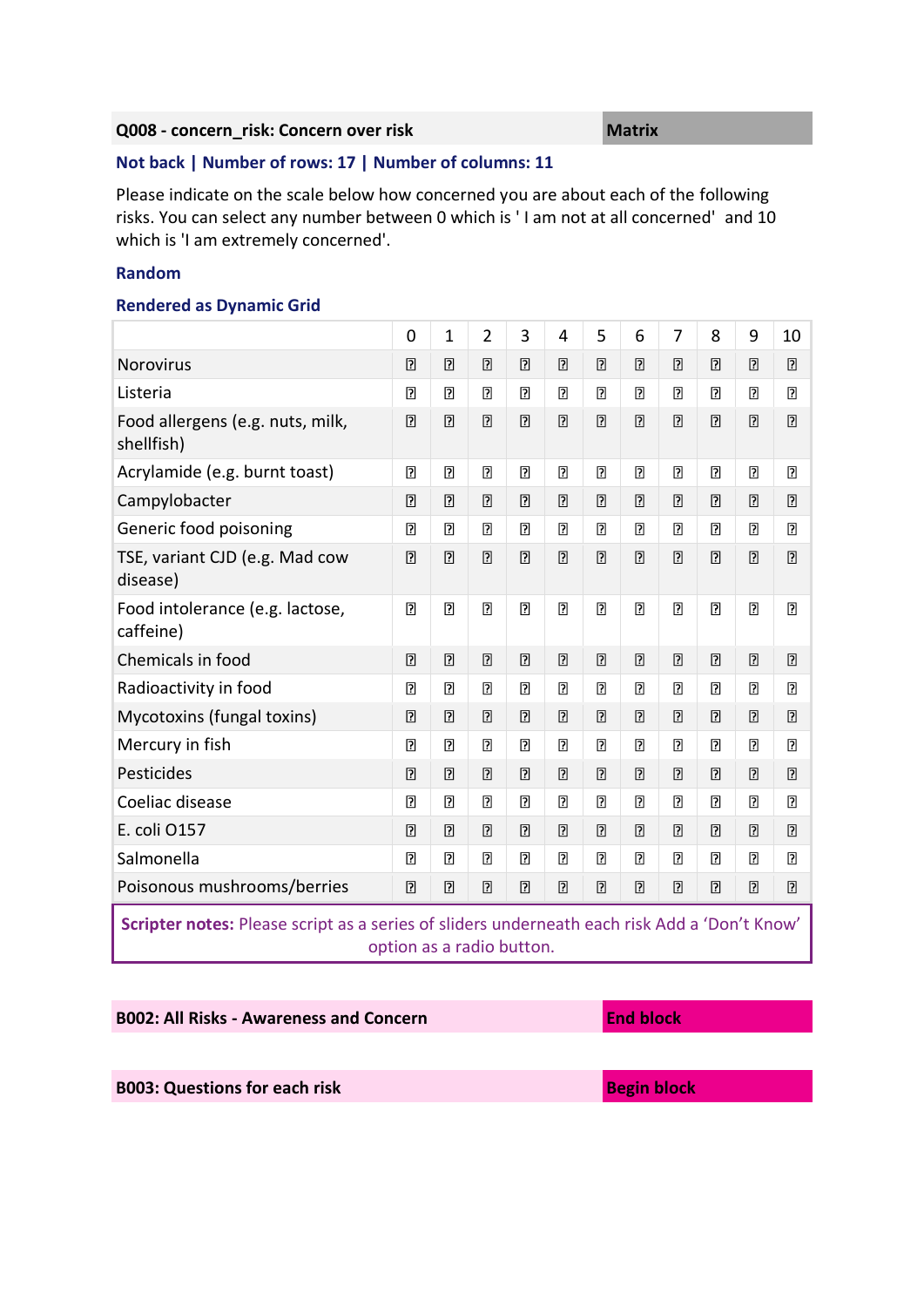#### **Q009 - intro2: Info Text Text**

#### **Not back**

We are now going to ask you some further questions about some of these risks. Please answer these to the best of your knowledge.

#### The following questions will be about [RISK NAME HERE]

**Scripter notes:** These questions need to be asked of each of the following risks. These must be shown in a random order. Please script a block for each risk, and label the variables for each risk using the names below.

Please filter each risk on IF knowledge risk of the specified risk is >0 OR concern risk of the specified risk risk>0"..

> **Norovirus** E. coli O157 Food allergens (e.g. nuts, milk, shellfish) Acrylamide (e.g. burnt toast) Campylobacter Generic food poisoning TSE, variant CJD (e.g. Mad cow disease) Chemicals in food Radioactivity in food Pesticides

#### **Q010 - impact\_time\_riskname: Impact over time** Multi coded

#### **Not back | Min = 1**

To the best of your understanding, which of the following describes the likely impact that could be caused to you personally if you were exposed to [RISK NAME HERE]?

#### **Normal**

- 1 It could have a short term impact on my day-to-day life (eg up to one week)
- 6 It could have a medium term impact on my day-to-day life (eg up to a month)
- 2 It could have a long term impact on my day-to-day life (eg over a month)
- 3 It could have a permanent impact on my day-to-day life
- 4 It could impact on my day-to-day life but I'm not sure how long for
- 5 It would have no impact on my day-to-day life
- 99 Don't know *\*Position fixed \*Exclusive*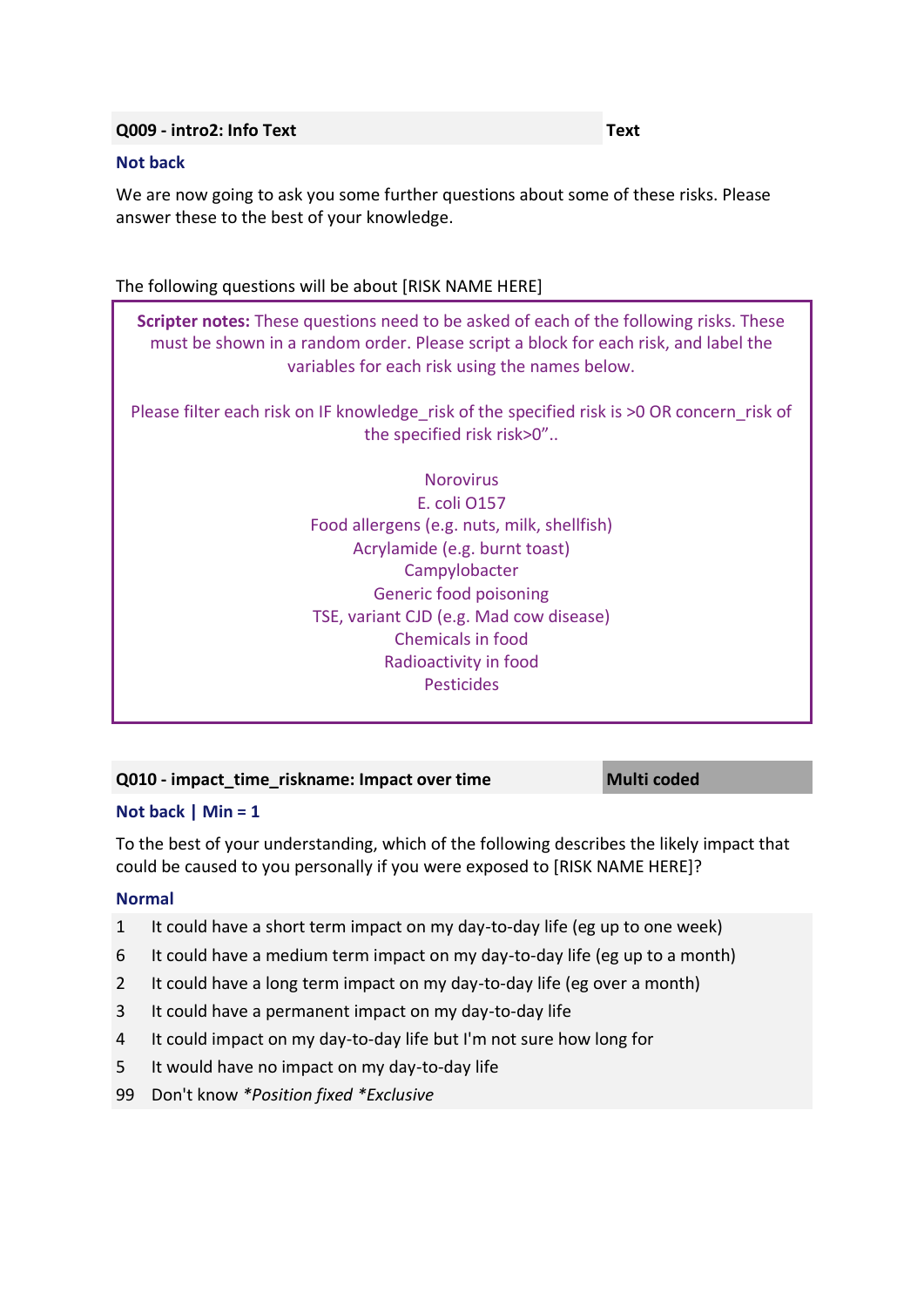| Ask only if Q010 - impact_time_riskname, 1, 2, 3, 4, 6 |
|--------------------------------------------------------|
|--------------------------------------------------------|

#### **Q011 - harm\_risk\_riskname: Level of risk from harm Multi coded**

#### **Not back | Min = 1**

And how severe do you think the likely impact of [INSERT RISK HERE] would be if you were exposed to it?

#### **Flipped**

- 1 The impact would make it impossible for me to go about my day to day life
- 4 The impact would make it very hard for me to go about my day to day life
- 2 The impact would cause discomfort or mild inconvenience, but it would be possible for me to go about my day to day life.
- 3 There would be no impact
- 99 don't know *\*Position fixed \*Exclusive*

#### **Q012 - awareness\_riskname: Awareness source Multi coded**

#### **Not back | Min = 1**

Where have you heard about [INSERT RISK HERE] before today?

Please tick all applicable boxes

#### **Random**

- 1 From an official source eg the NHS website, the Food Standards Agency or Food Standards Scotland
- 2 From reading online
- 3 From a TV or radio programme, or podcast (but not the news)
- 4 From a news source (i.e. online, newspaper or TV news)
- 5 From others talking about it (e.g. family or friends)
- 96 Other, namely... *\*Open \*Position fixed*
- 99 Don't know *\*Position fixed \*Exclusive*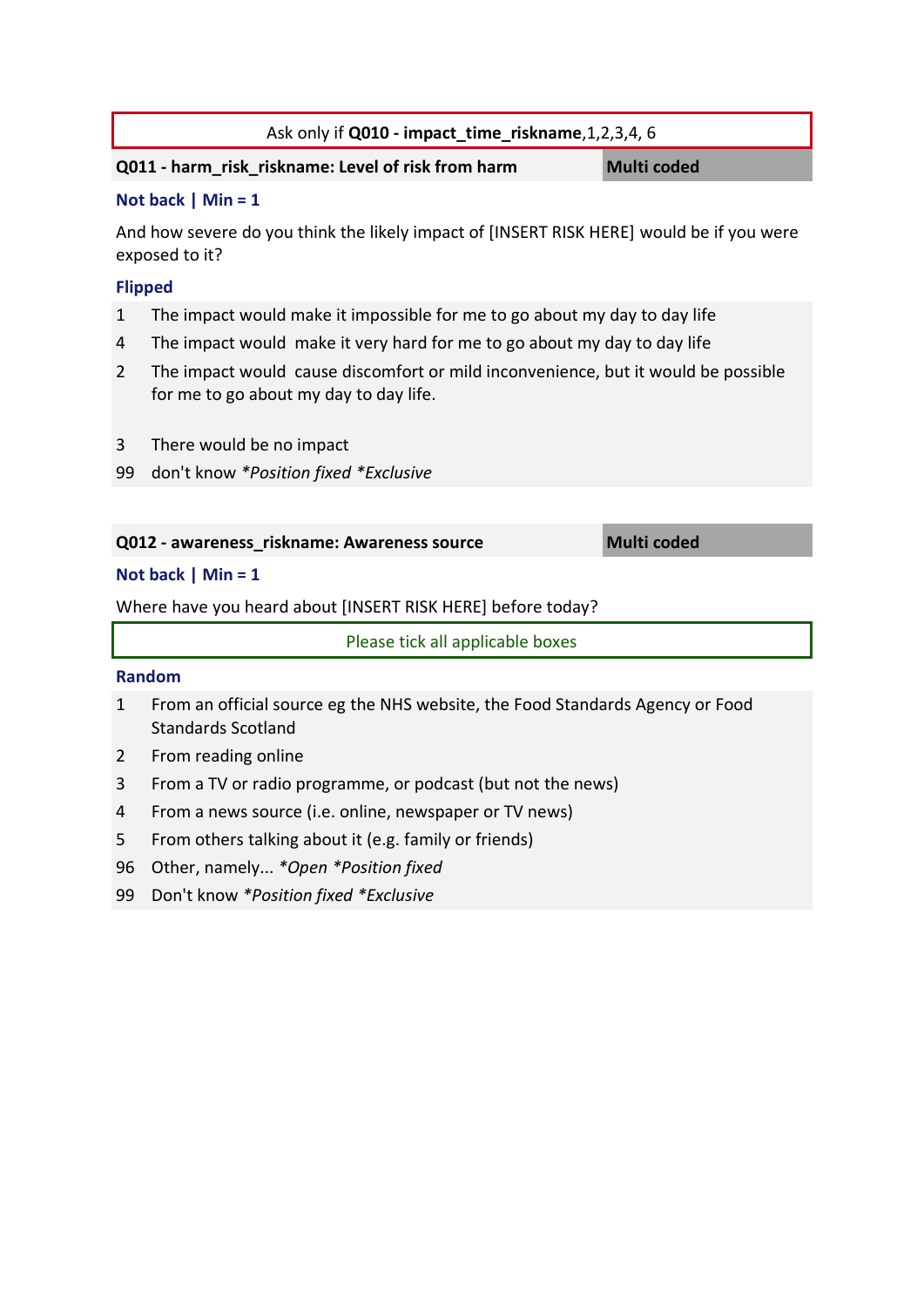#### **Q013 - control\_riskname: Control over avoiding risks Left-right matrix**

#### **Not back | Number of rows: 1**

Thinking about your ability to avoid this risk, considering choices around where you eat, what you eat, and how you prepare food such as handwashing or cooking time, to what extent do you think you can avoid the risk of [INSERT RISK HERE]?

#### **Normal**

Cannot avoid at all 0 1 2 3 4 5 6 7 8 9 10 Can completely avoid

**Scripter notes:** Script from 0 to 10.

Add Don't know option below.

**Q014 - source\_riskname: Source of risk Left-right matrix**

#### **Not back | Number of rows: 1**

Thinking about where this comes from, to what extent do you think [INSERT RISK HERE] is man-made or occurs naturally?

#### **Normal**

| Manmade 012345678910 Naturally occuring     |
|---------------------------------------------|
| <b>Scripter notes:</b> Script from 0 to 10. |
| Add Don't know option below.                |
|                                             |

| <b>B003: Questions for each risk</b>                  | <b>End block</b>   |
|-------------------------------------------------------|--------------------|
|                                                       |                    |
| <b>B004: Allergens</b>                                | <b>Begin block</b> |
|                                                       |                    |
|                                                       |                    |
| Q015 - allergy_or_intolerance: Allergy or intolerance | <b>Matrix</b>      |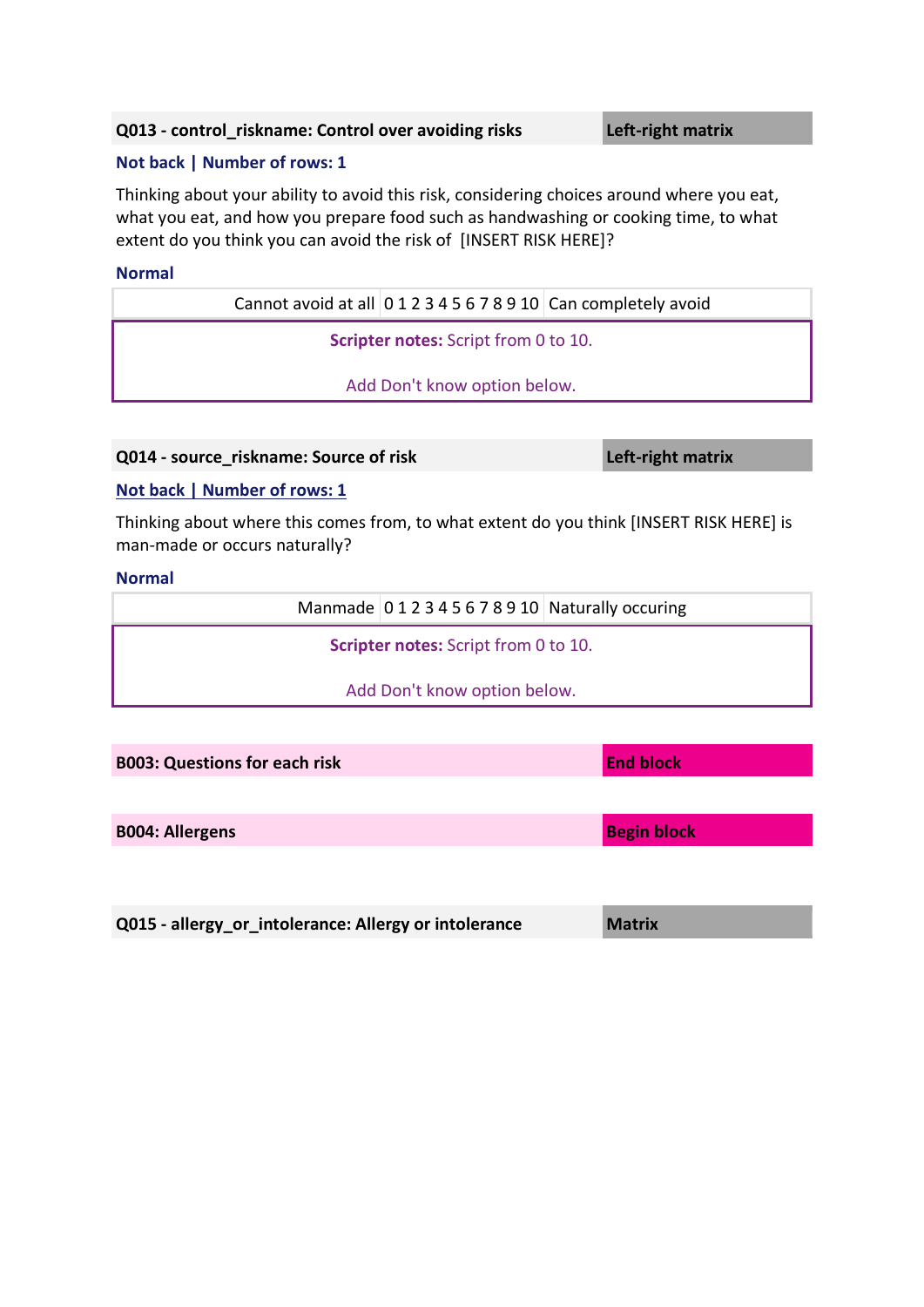#### **Not back | Number of rows: 3 | Number of columns: 3**

To the best of your knowledge, do you or someone else in your household suffer or have ever suffered from an adverse reaction such as a food allergy or intolerance after consuming certain foods?

#### **Normal**

#### **Rendered as Dynamic Grid**

|                                   | Food allergy | Food<br>intolerance | Neither of<br>these | Not as far as I<br>am aware |
|-----------------------------------|--------------|---------------------|---------------------|-----------------------------|
| You                               | $\mathbb{R}$ | P.                  | $\vert$ ?           | ₽                           |
| Someone else in your<br>household | ₽            | 卪                   | ₽                   | ₽                           |
| Another family member             | ₽            | 7                   | ₽                   | ิ้⊡ิ                        |

**Scripter notes:** Script rows as multicode for Food Allergy or Intolerance, but if respondent selects "Neither of these" then they shouldn't be able to select either of the other options.

Add hover information text to the words allergy or intolerance.

FOOD ALLERGY is when the food is eaten (or sometimes is just in contact with the skin) it triggers an immune system response which results in the release of histamine and other substances in the body. Symptoms may include abdominal pain, vomiting and diarrhoea; in the skin, itching and swelling (rash or nettle rash); in the upper airways, a runny nose or sneezing; in the lower airways, a wheeze or cough. Normally symptoms arise within a few minutes of eating the offending food, although they may be delayed by up to a couple of hours.

FOOD INTOLERANCE is much more common than food allergy. The onset of symptoms is usually slower, and may be delayed by many hours after eating the offending food. The symptoms may also last for several hours, even into the next day and sometimes longer. Symptoms include gastrointestinal symptoms such as bloating, diarrhoea, nausea, vomiting, irritable bowel and can include skin rashes and sometimes fatigue, joint pains, dark circles under the eyes, night sweats and other chronic conditions.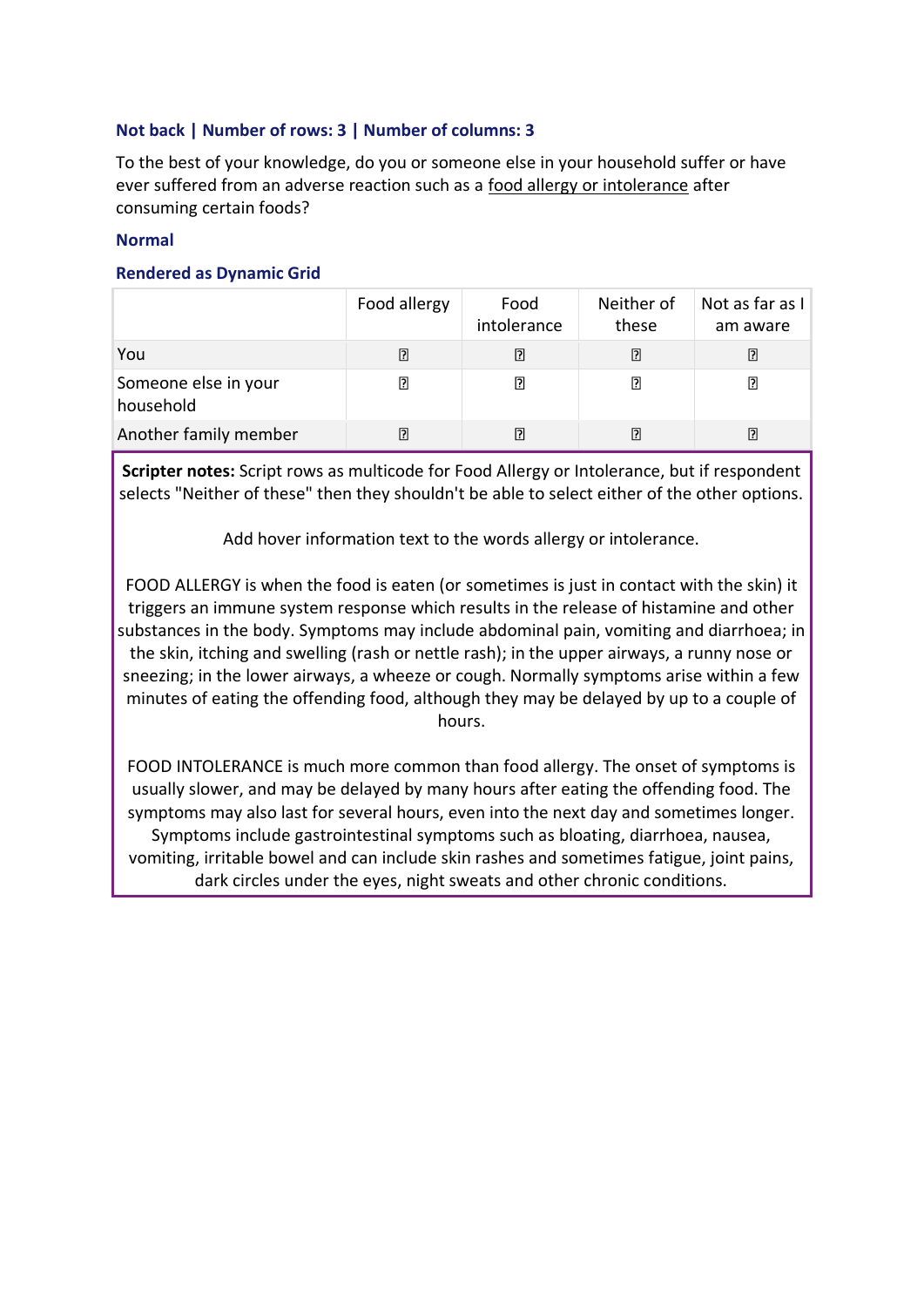### Ask only if **Q015 - allergy\_or\_intolerance** ROW=1 & COL=1 or **Q015 allergy\_or\_intolerance** ROW=2 & COL=1 or **Q015 - allergy\_or\_intolerance** ROW=3 &

COL=1

**Q016 - how\_allergy: How found out about allergy or intolerance**

**Matrix**

#### **Not back | Number of rows: 3 | Number of columns: 4**

How did you or they find out about your/their food allergy?

#### **Normal**

#### **Rendered as Dynamic Grid**

|                                                                                       | I/they have<br>been<br>diagnosed<br>by an NHS<br>or private<br>medical<br>practitioner<br>(e.g. GP,<br>dietician,<br>allergy<br>specialist in<br>a hospital<br>or clinic) | I/they have<br>been<br>diagnosed by<br>an alternative<br>or<br>complementary<br>therapist (e.g.<br>homeopath,<br>reflexologist,<br>online or walk-<br>in allergy<br>testing service) | I/they have<br>noticed<br>that this<br>food causes<br>me<br>problems,<br>but I have<br>not been<br>formally<br>diagnosed<br>with a<br>specific<br>allergy | Don't know  |  |  |  |  |
|---------------------------------------------------------------------------------------|---------------------------------------------------------------------------------------------------------------------------------------------------------------------------|--------------------------------------------------------------------------------------------------------------------------------------------------------------------------------------|-----------------------------------------------------------------------------------------------------------------------------------------------------------|-------------|--|--|--|--|
| You                                                                                   | ⊡                                                                                                                                                                         | 卪                                                                                                                                                                                    | 卪                                                                                                                                                         | ⊡           |  |  |  |  |
| Someone else in your household                                                        | $\boxed{2}$                                                                                                                                                               | $\overline{2}$                                                                                                                                                                       | $\overline{2}$                                                                                                                                            | $\boxed{2}$ |  |  |  |  |
| Other family member                                                                   | $\overline{?}$                                                                                                                                                            | $\overline{?}$                                                                                                                                                                       | $\overline{?}$                                                                                                                                            | $\boxed{?}$ |  |  |  |  |
| <b>Scripter notes:</b> Only show answers where they were selected at allergy question |                                                                                                                                                                           |                                                                                                                                                                                      |                                                                                                                                                           |             |  |  |  |  |

previously.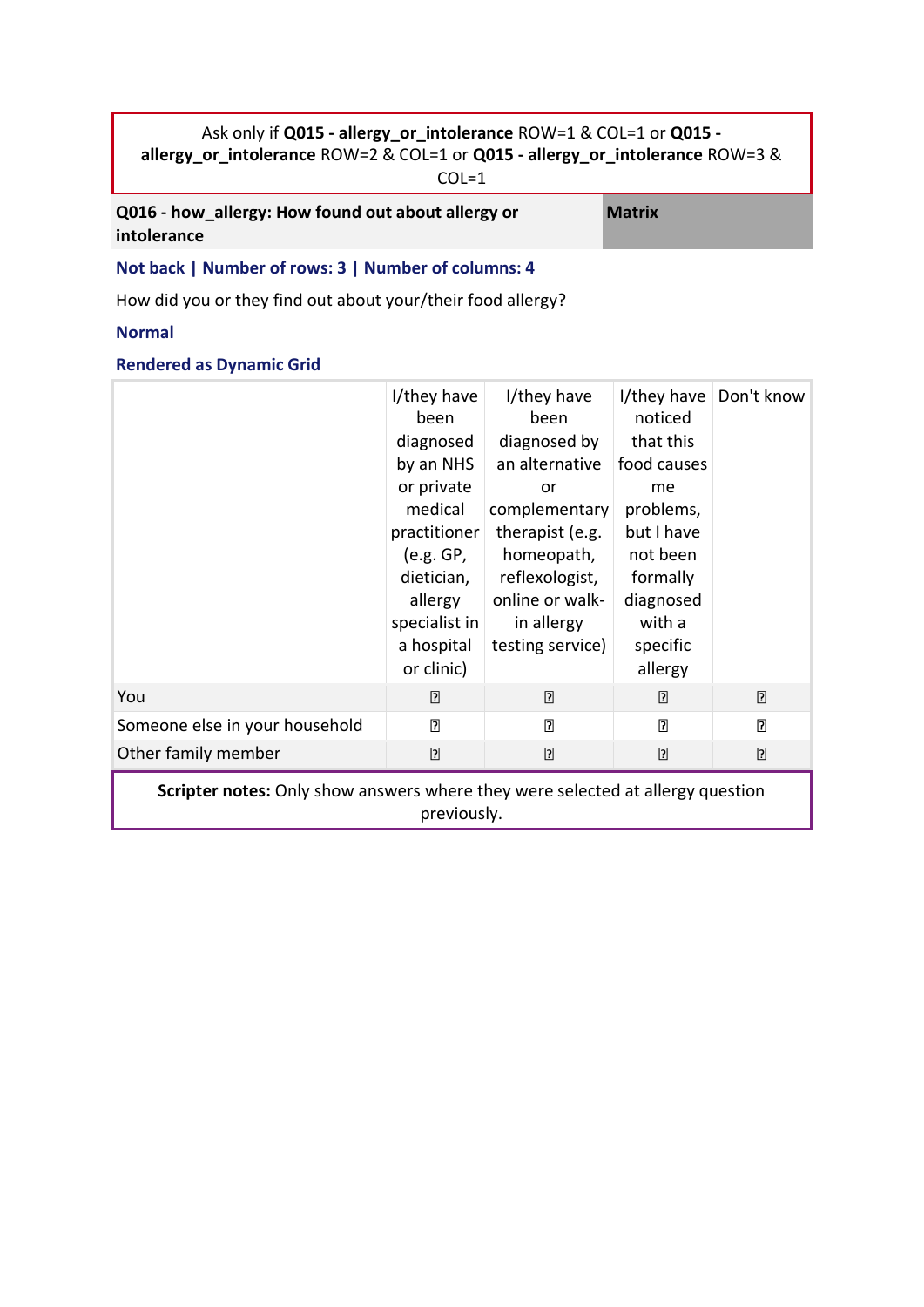#### Ask only if **Q015 - allergy\_or\_intolerance** ROW=1 & COL=2 and **Q015 allergy\_or\_intolerance** ROW=2 & COL=2 and **Q015 - allergy\_or\_intolerance** ROW=3 & COL=2

**Q017 - how\_intolerance: How they found out about their intolerance**

**Matrix**

#### **Not back | Number of rows: 3 | Number of columns: 4**

How did you or they find out about your/their food intolerance?

#### **Normal**

#### **Rendered as Dynamic Grid**

|                                | I/they have<br>been<br>diagnosed<br>by an NHS<br>or private<br>medical<br>practitioner<br>(e.g. GP,<br>dietician,<br>allergy<br>specialist in<br>a hospital<br>or clinic) | I/they have<br>been<br>diagnosed by<br>an alternative<br>or<br>complementary<br>therapist (e.g.<br>homeopath,<br>reflexologist,<br>online or walk-<br>in allergy<br>testing service) | I/they have<br>noticed<br>that this<br>food causes<br>me<br>problems,<br>but I have<br>not been<br>formally<br>diagnosed<br>with a<br>specific<br>intolerance | Don't know     |
|--------------------------------|---------------------------------------------------------------------------------------------------------------------------------------------------------------------------|--------------------------------------------------------------------------------------------------------------------------------------------------------------------------------------|---------------------------------------------------------------------------------------------------------------------------------------------------------------|----------------|
| You                            | ⊡                                                                                                                                                                         | ⊡                                                                                                                                                                                    | $\boxed{?}$                                                                                                                                                   | ⊡              |
| Someone else in your household | $\overline{2}$                                                                                                                                                            | $\overline{2}$                                                                                                                                                                       | $\overline{2}$                                                                                                                                                | $\Box$         |
| Other family member            | $\overline{?}$                                                                                                                                                            | $\overline{2}$                                                                                                                                                                       | $\boxed{2}$                                                                                                                                                   | $\overline{?}$ |
|                                |                                                                                                                                                                           |                                                                                                                                                                                      |                                                                                                                                                               |                |

**Scripter notes:** Only show answers where they were selected at intolerance question previously.

#### **Q018 - Occupation: Education and employment status Multi coded**

#### **Not back**

Which of the following best describes you personally?

#### **Normal**

- 1 In full time employment (30+ hours a week)
- 2 In part time employment (8-29 hours a week)
- 3 I am a full or part time student studying for a degree (including BA, MA, PhD)
- 4 Not working and seeking work
- 5 Not working and not seeking work
- 6 Other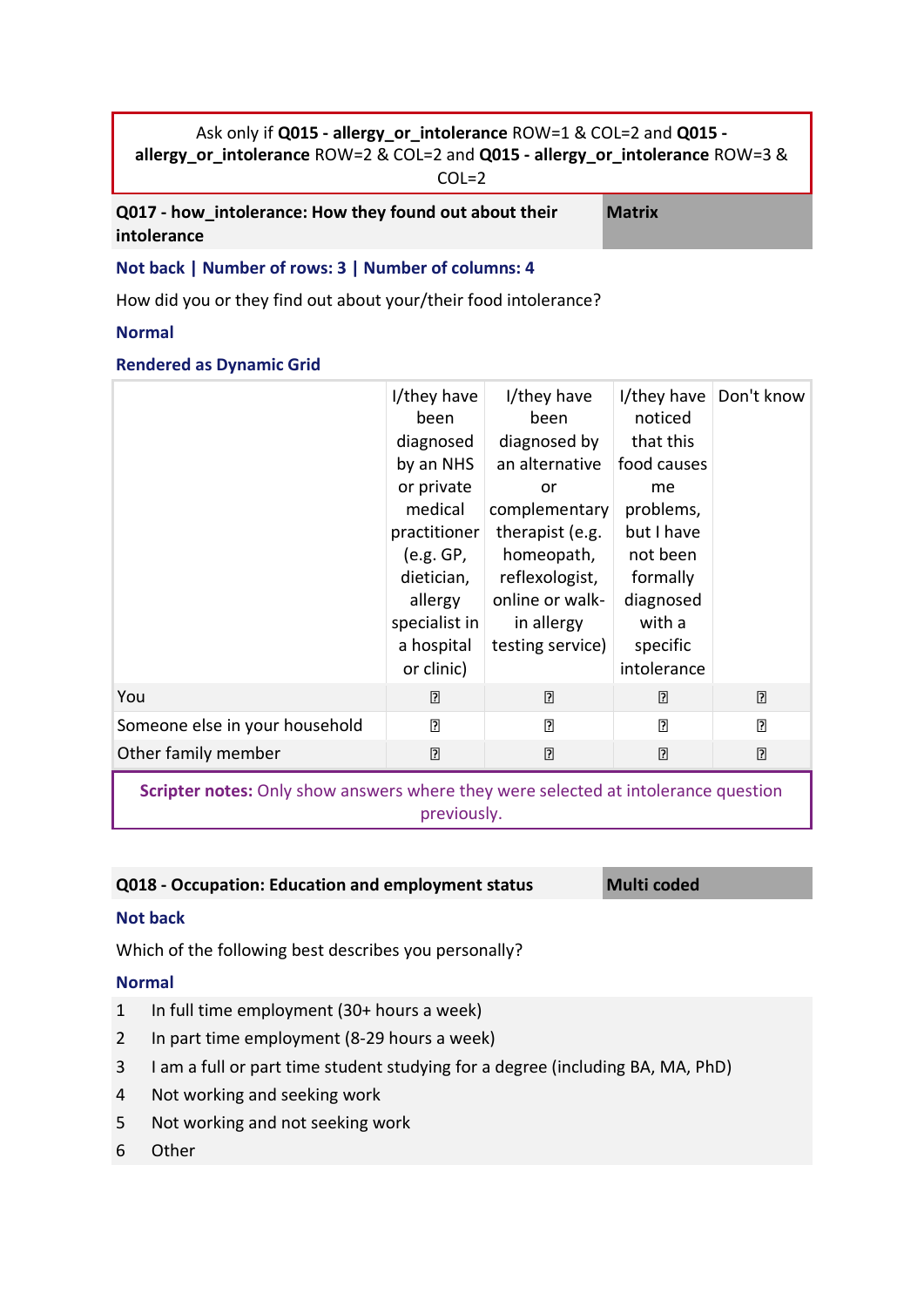#### **Q019 - life\_stage: Life stage Single coded**

#### **Not back**

Which of the following best describes your current living situation?

#### **Normal**

- I live with my parents / carers
- I am a student in student accommodation / house share
- I am single and living independently, with no children
- I live with my partner, we have no children
- I am single and living independently, with my children
- I live with my partner and our children
- I am single and living independently, and my children have left home
- I live with my partner, and our children have left home
- other, namely... *\*Open \*Position fixed*
- Prefer not to say

#### **Q020 - education: Educational level attained Single coded**

#### **Not back**

What is the highest level of educational qualification you have completed, if any?

#### **Normal**

- GCSE or equivalent qualifications
- A-Level or equivalent
- Higher education degree, NVQ/SVQ level 4 or equivalent
- Degree (for example BA, BSc)
- Higher or Doctoral degree (for example MSc, MA, PhD)
- Professional or other vocational/work related qualifications (for example nursing, accountancy)
- No qualifications
- Other (specify): *\*Open \*Position fixed*
- Don't know *\*Position fixed \*Exclusive*